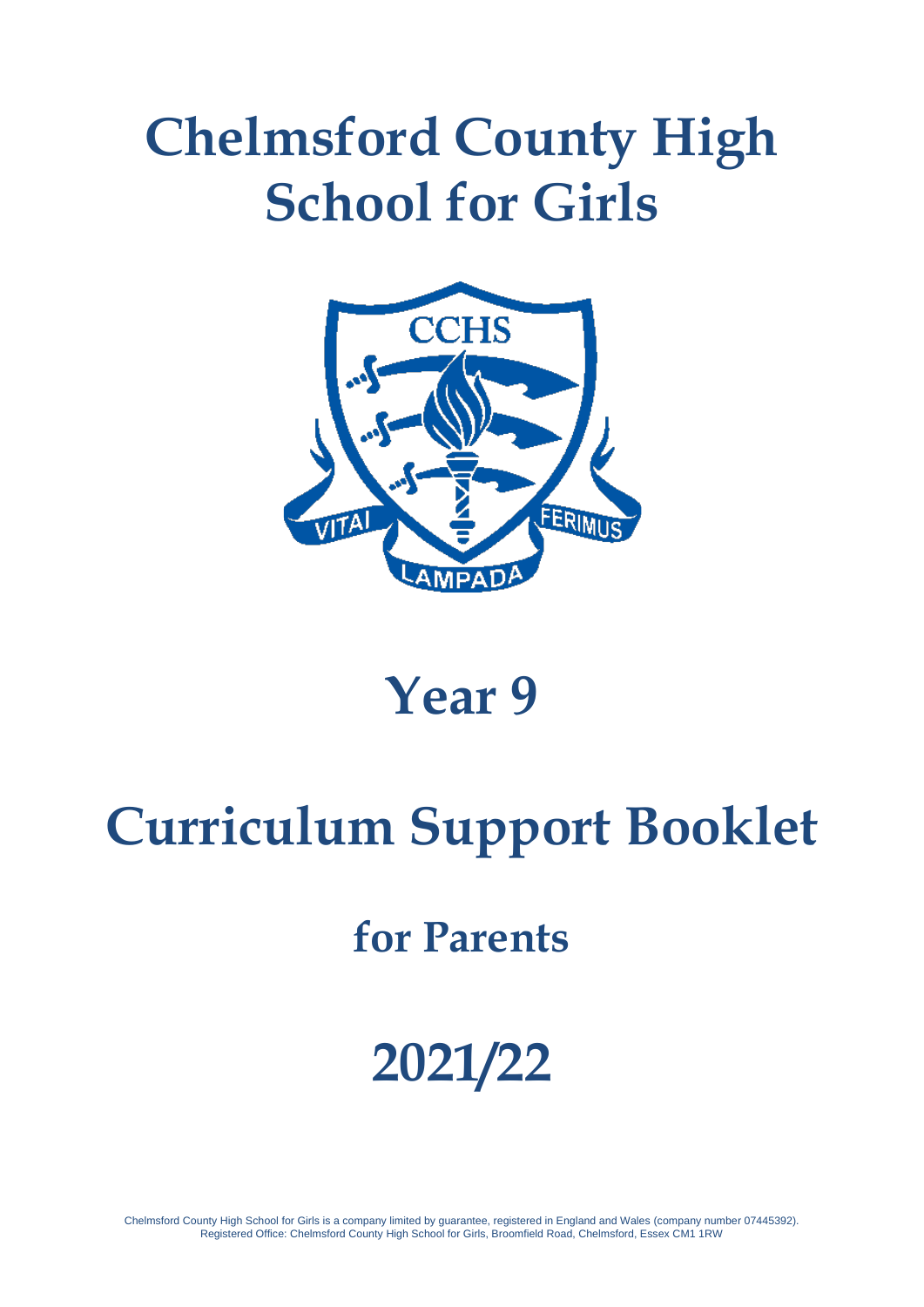## **Challenge is at the heart of our School**

*"It is not enough to have a good mind; the main thing is to use it well." Rene Descartes*

#### **Curriculum vision and aims**

The vital concept which animates the CCHS curriculum is ambition. This is clearly communicated through the school vision – developing the leaders of tomorrow. This vision is supported by our curriculum aims, which relate to the pursuit of excellence, fulfilling potential and contributing to the community. To realise the vision and aims requires institutionalised curriculum challenge, i.e. demanding and stimulating experiences across the school. Our challenge model has seven elements:

- Scheduled: habitual challenge, e.g. daily lesson activities
- Extension: amplified challenge, e.g. Curriculum Support Activities for Parents
- Enrichment: deep challenge, e.g. Enrichment Day activities
- Overarching: cohesive challenge, e.g. Internationalism activities
- Excellence: examination challenge, e.g. GCSE and A2
- Ancillary: complementary challenge, e.g. extra-curricular activities
- Innovation: novel challenge, e.g. special projects

#### **Opportunities**

Our students are offered a broad and balanced curriculum experience across the year groups, including a personalised programme of advanced study in the Sixth Form. To complement the stimulating lessons taught by our talented and hard-working teachers, students are encouraged to remain intellectually curious beyond the classroom. There are many opportunities available to them, including:

#### **TED**

TED is a non-profit community devoted to "ideas worth spreading". It was founded as a conference bringing together people from three worlds: **Technology, Entertainment, Design.** Since then its scope has become ever broader. TED "believes passionately in the power of ideas to change attitudes, lives and ultimately, the world." The TED website offers free knowledge and inspiration from the world's most inspired thinkers, and also a community of curious souls to engage with ideas and each other.

<http://www.ted.com/>

#### **QI**

If you have heard of QI (Quite Interesting), the chances are that you have heard of the **BBC2** comedy [panel quiz](http://old.qi.com/tv) of the same name. At its core, QI enshrines the original view of Lord Reith that the BBC should 'educate, inform and entertain', all three of which duties are carried out to the great enjoyment of panel and audience alike. The activities of 'The QI Universe' website are organised around a [central concept](http://old.qi.com/about/philosophy.php) or set of attitudes - those of curiosity, discovery and humour. <http://www.qi.com/>

#### **Moral Maze**

BBC Radio 4s Moral Maze provides combative, provocative and engaging live debate examining the moral issues behind one of the week's news stories. <http://www.bbc.co.uk/programmes/b006qk11>

#### **'The Floor is Yours...'**

The University of Leicester offers a new way to engage with key issues that shape our society. Students can join debates on a host of topics, including 'should we go to Mars?' Join some of Britain's leading academics and high-profile opinion formers in these challenging 'the floor is yours' debates. <http://leicesterexchanges.com/about/>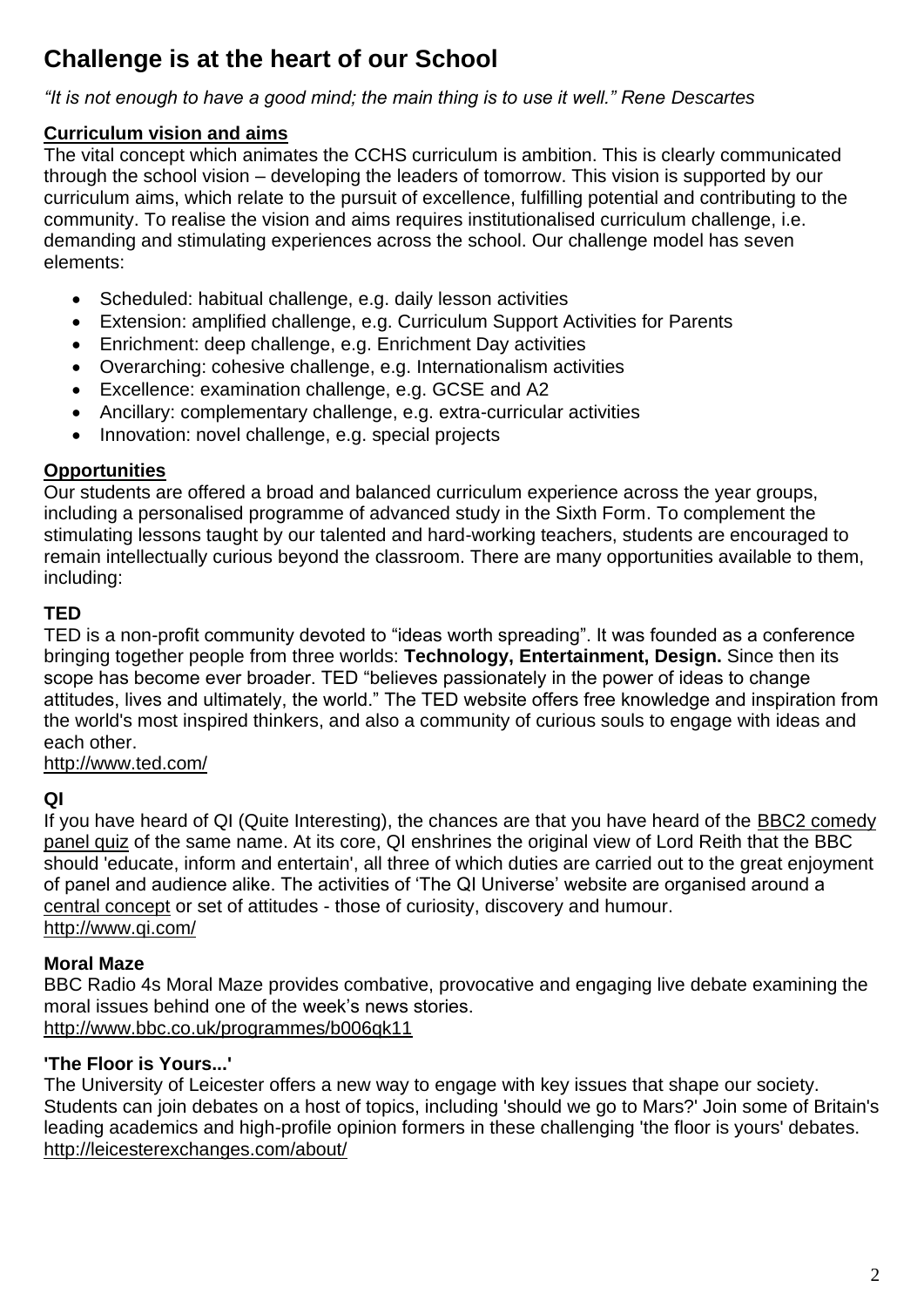#### **Useful Links and Resources**

The following websites provide a host of additional resources and advice for our able students and supportive parents:

#### **National Association for Able Children in Education**

NACE has been working to support teachers of gifted and talented students for over twenty years and has some excellent publications.

[http://www.nace.co.uk](http://www.nace.co.uk/)

#### **National Association for Gifted Children**

NAGC is an excellent organisation which was set up to support parents and their children. [http://www.nagcbritain.org.uk](http://www.nagcbritain.org.uk/)

#### **London Gifted and Talented**

The London Gifted and Talented website provides useful information, worksheets, policies and courses.

[http://www.londongt.org](http://www.londongt.org/)

#### **World Council for Gifted and Talented Children**

The World Council for Gifted and Talented Children is a worldwide non-profit organisation whose goal is to provide advocacy and support for gifted children. [http://world-gifted.org](http://world-gifted.org/)

#### **Philosophy**

A resource and collaboration service for Philosophy for Children. [http://p4c.com](http://p4c.com/)

#### **Science**

A content-rich site bringing together images and viewpoints to create insights into science and culture.

[http://www.ingenious.org.uk](http://www.ingenious.org.uk/)

#### **Sport**

The Youth Sport Trust nurtures young people talented in PE and sport. [http://www.youthsporttrust.org](http://www.youthsporttrust.org/)

#### **Introduction**

As in Years 7 and 8, your daughter is undertaking a broad, rich and challenging programme of study in Year 9. At times this can be quite daunting both for her and for you. We have devised Parental Support Activities to complement the work undertaken in lessons and give you a variety of ways in which you can support and develop your daughter. The Parental Support Activities are organised by subject and split into individual units within each subject. They are certainly not compulsory. Indeed, it would be very useful to have your feedback to know which activities proved useful and whether there are other activities that you feel support your daughter's learning in addition. We hope you feel them a helpful way to become further involved in your daughter's learning. The following table details the number of lessons in each subject that your daughter will be studying in Year 9:

| English        | 6 | <b>Maths</b>   |   | <b>Music</b>   |   |
|----------------|---|----------------|---|----------------|---|
| <b>Biology</b> |   | Chemistry      | 2 | <b>Physics</b> | ⌒ |
| French         |   | German         |   | Latin          | વ |
| Geography      | 3 | <b>History</b> | 3 | <b>RS</b>      |   |
| Art            | 2 | Computer       | 2 |                |   |
|                |   | Science        |   |                |   |
| PE.            |   | Drama          | っ |                |   |

**Mrs E. Ledwidge Miss F. Harrison Miss C. Burnham Deputy Headteacher Assistant Headteacher Year Leader**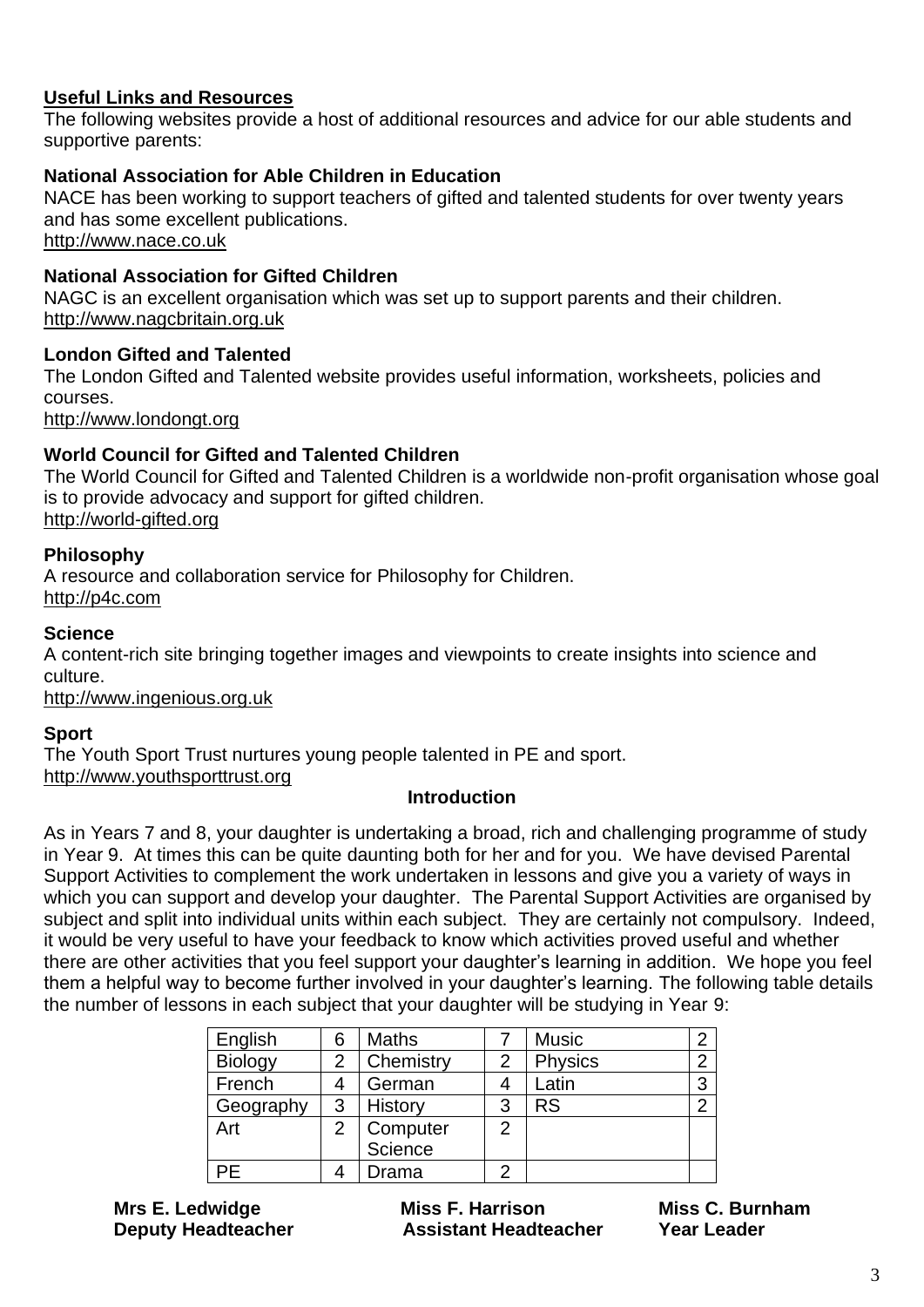## **LIBRARY**

Books continue to be a vital source of information to achieve a high standard of education. The CCHS Library stocks more than ten thousand items for students to borrow for either studying or leisure reading. Whenever possible, teachers make recommendations for new purchases to complement the teaching in lessons but books can also be recommended by students in the dedicated suggestion book. Up to four books and magazines can be borrowed at any one time and they are loaned for three weeks with the due date stamped inside the front cover. The School catalogue is called Oliver and the latest library information is displayed on the homepage. Catalogue details can be accessed from the school VLE and useful websites have been added to the catalogue specifically for secondary school students. There is a Reading List on the Library Resources section of the VLE. Computers are also available in the Library for students to use for their studies.

| <b>Subject</b>           | <b>Resources</b>                                                      |  |  |
|--------------------------|-----------------------------------------------------------------------|--|--|
| English                  | English texts including Talking Heads, Lord of the Flies, The Hound   |  |  |
|                          | of the Baskervilles, Of Mice and Men, and much more.                  |  |  |
|                          | Dictionary and Thesaurus. Grammar and quotation books.                |  |  |
| <b>Mathematics</b>       | Books on algebra, formulae, equations, as well as Oxford Maths        |  |  |
|                          | study books.                                                          |  |  |
| <b>Biology</b>           | Microbiology and plant books. Vegetable and fruit growing books.      |  |  |
| Chemistry                | Atoms, compounds and metals books. Air and water pollution.           |  |  |
| Physics                  | A key book 'A Brief History of nearly Everything' is available for    |  |  |
|                          | students as well as other key Physics texts.                          |  |  |
| French                   | Authentic en français magazines. Dictionaries, verb books. Dual       |  |  |
|                          | language fiction books with French on one side and English on the     |  |  |
|                          | other. French Literature books.                                       |  |  |
| German                   | Similar to French with dictionaries and language books as well as Der |  |  |
|                          | Spiegel Magazine.                                                     |  |  |
| Latin                    | 'The Secrets of Vesuvius' by Caroline Lawrence and 'Pompeii' by       |  |  |
|                          | Robert Harris. Ancient Rome books including Cicero and Caesar.        |  |  |
|                          | Latin dictionaries.                                                   |  |  |
| Geography                | European Union books. Books on and set in India including 'Wild       |  |  |
|                          | Swans' by Jung Chang. Books on environmental changes including        |  |  |
|                          | climate change and water shortage.                                    |  |  |
| <b>History</b>           | Books on both World Wars. Key African history books.                  |  |  |
| <b>Religious Studies</b> | World religions books. 'Northern Lights' by Philip Pullman.           |  |  |
| Computing                | Excel basics and advanced as well as books on other software.         |  |  |
|                          | Access to computers.                                                  |  |  |
| <b>Music</b>             | Books on Elgar and other composers. Music theory books.               |  |  |
| <b>PE</b>                | Biographies of famous sports people. Olympics and other sports        |  |  |
|                          | activity books.                                                       |  |  |
| Drama                    | Books and films of plays showing different genres of drama.           |  |  |
| Art                      | Henry Moore, Picasso, Antony Gormley, E. H. Gombrich books.           |  |  |
|                          | Impressionism, realism and surrealism books. Artists and Illustrators |  |  |
|                          | Magazine.                                                             |  |  |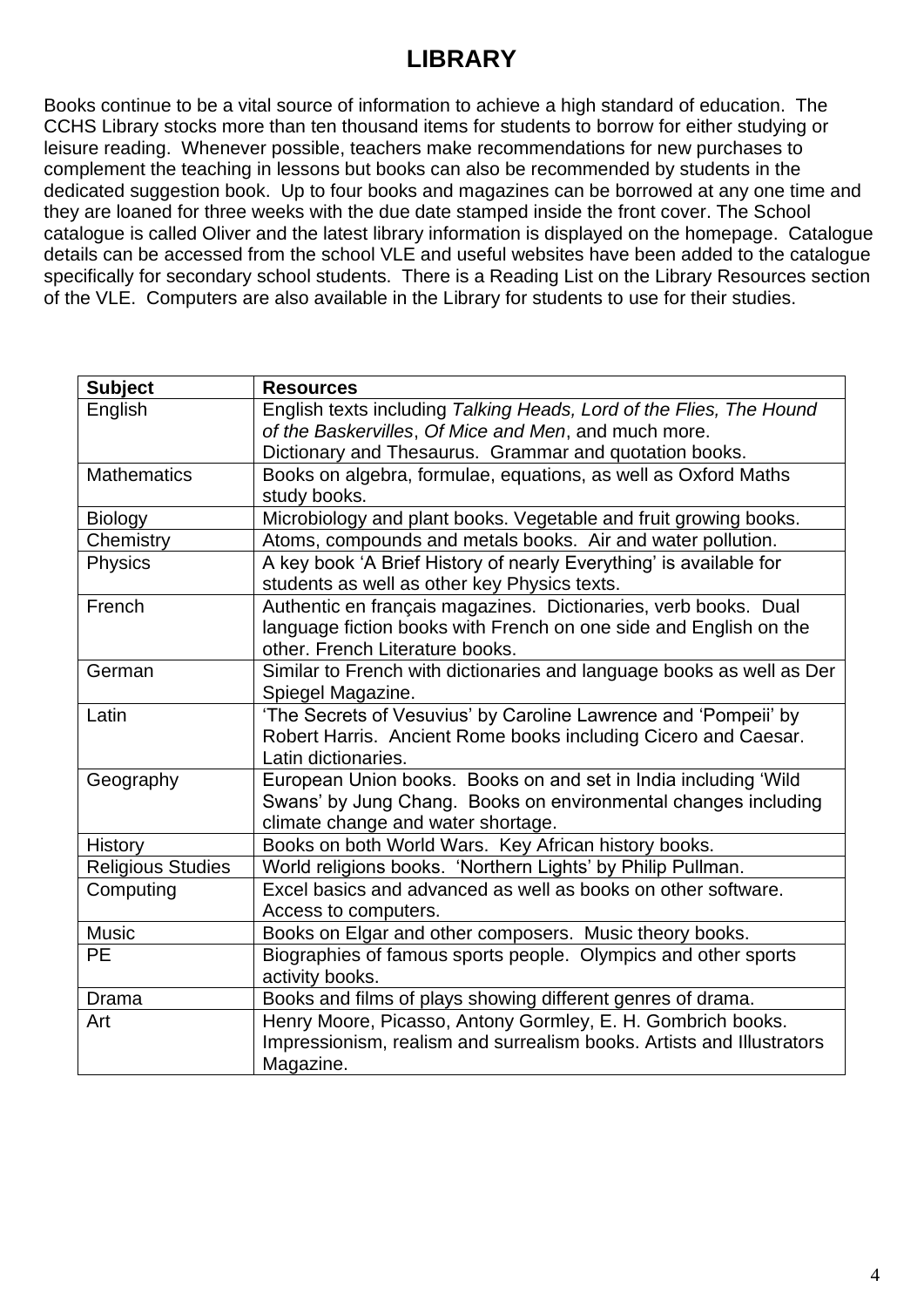## **ENGLISH**

| <b>SECTION</b>                                 | <b>OPPORTUNITIES TO HELP</b>                                                                                                                                                                                                                                                                                                                                                                                                                                                                                                                                                                                            |  |  |
|------------------------------------------------|-------------------------------------------------------------------------------------------------------------------------------------------------------------------------------------------------------------------------------------------------------------------------------------------------------------------------------------------------------------------------------------------------------------------------------------------------------------------------------------------------------------------------------------------------------------------------------------------------------------------------|--|--|
| 1. Checking of<br>written work for<br>accuracy | The school recommends that students have access at home to a large<br>dictionary, preferably one with encyclopaedia entries as well (such as<br>The Oxford Dictionary of English) and a large thesaurus organised in<br>alphabetical order, and that these are used in checking written work<br>prior to submission.                                                                                                                                                                                                                                                                                                    |  |  |
|                                                | The most prevalent mistakes are those of sentence grammar. Regular<br>reading will help students to absorb grammar rules.                                                                                                                                                                                                                                                                                                                                                                                                                                                                                               |  |  |
|                                                | There is comprehensive advice on spelling, punctuation and grammar on<br>the VLE.                                                                                                                                                                                                                                                                                                                                                                                                                                                                                                                                       |  |  |
| 2. Homework time                               | GCSE work will have to be completed in timed conditions. It is useful to<br>prepare for this by ensuring that students spend the set time on homework<br>tasks, uninterrupted by TV or refreshment breaks. Doing some tasks<br>without access to the computer is also good practice for later.                                                                                                                                                                                                                                                                                                                          |  |  |
|                                                | Generally speaking, if students are asked to complete a task within a set<br>time limit, it is neither desired nor useful for them to spend any longer on it.                                                                                                                                                                                                                                                                                                                                                                                                                                                           |  |  |
| 3. Reading                                     | We expect all students at CCHS to read a wide range of challenging<br>fiction and non-fiction in their spare time. Students in Year 7 should<br>always have a reading book in their bag, as they will have opportunities to<br>read in lessons and in library time.                                                                                                                                                                                                                                                                                                                                                     |  |  |
| <b>Fiction</b>                                 | <b>The School Library</b><br>Our library contains a fantastic selection of books for all ages and tastes.<br>New books are added every term, and our librarians are always open to<br>requests and suggestions for new purchases.                                                                                                                                                                                                                                                                                                                                                                                       |  |  |
|                                                | <b>Bookshops</b><br>Chelmsford has no shortage of quality bookshops, with Waterstones and<br>Foyles both on the High Street. The charity bookshops are also excellent<br>places to shop, particularly Oxfam on the High Street and the Community<br>Bookshop opposite the library.                                                                                                                                                                                                                                                                                                                                      |  |  |
|                                                | <b>Public libraries</b><br>Chelmsford town library is a better source of books than the smaller<br>branch libraries. Southend has the best local collection of books related to<br>English Literature. If you qualify, Redbridge is a good library to join as you<br>get access to books from several other London boroughs. Cambridge is<br>also excellent, and is open to residents living in Essex. With all public<br>libraries, you get the most out of them if you explore the online catalogue:<br>Essex make no charge for books ordered over the internet, and now offer<br>online access to several magazines |  |  |
|                                                | The reformed GCSE courses for English Literature and Language that<br>began in September 2015 place emphasis on 'classic' texts that are part<br>of the English canon, such as Pride and Prejudice, A Christmas Carol, Great<br>Expectations and Dr. Jekyll and Mr Hyde. Starting to read at least some of<br>the shorter older texts will help students prepare to engage with this kind<br>of literature.                                                                                                                                                                                                             |  |  |
| Non-fiction                                    | Undoubtedly the best aid to preparation for non-fiction questions at GCSE<br>is to read parts of a good quality newspaper – you can help by discussing                                                                                                                                                                                                                                                                                                                                                                                                                                                                  |  |  |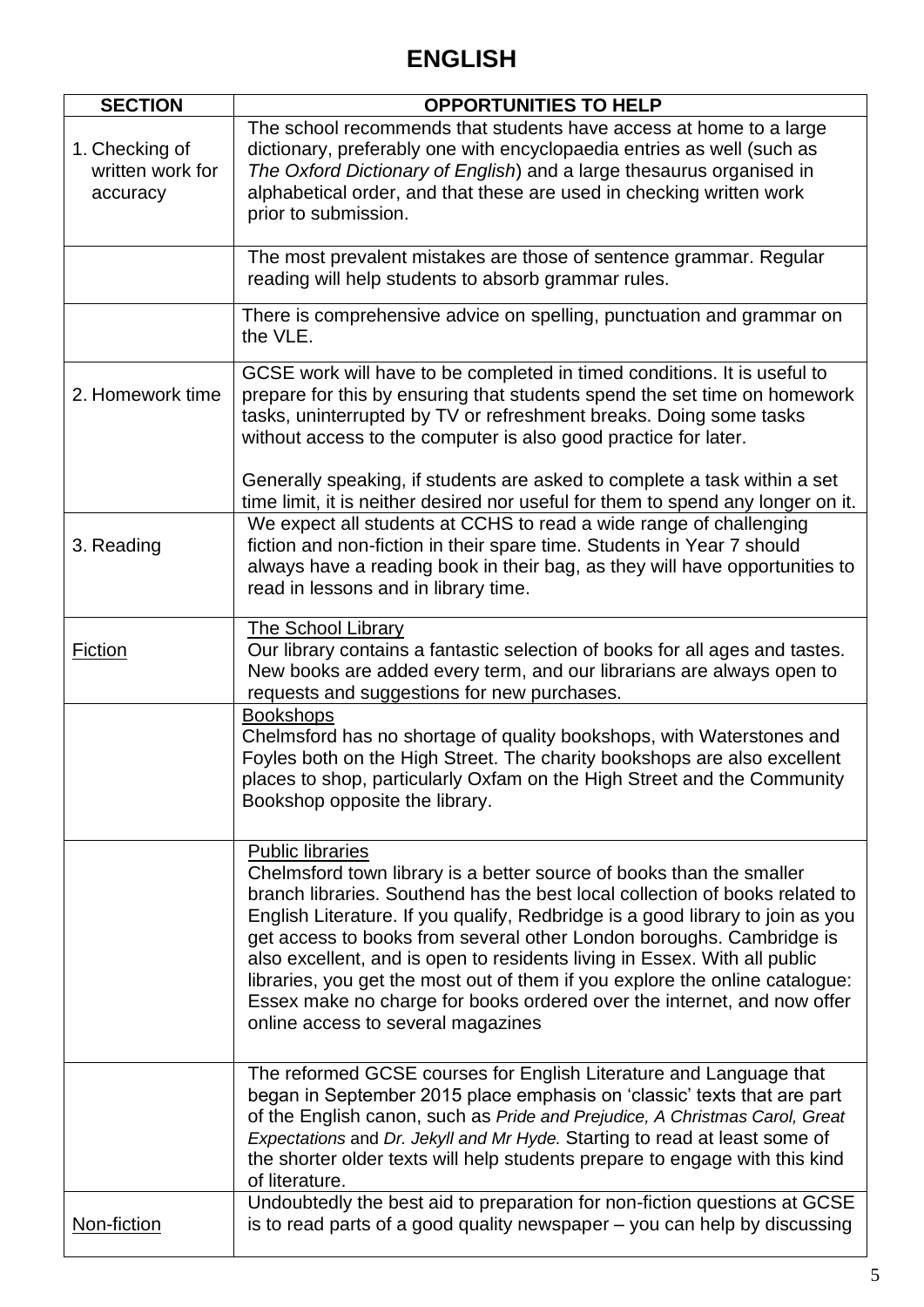|                                       | not only the content but also the style, structure, authorial intentions and<br>layout of newspaper articles.                                                                                                                                                                                                                                                                                                                                                                                |
|---------------------------------------|----------------------------------------------------------------------------------------------------------------------------------------------------------------------------------------------------------------------------------------------------------------------------------------------------------------------------------------------------------------------------------------------------------------------------------------------------------------------------------------------|
| Going to the<br>theatre and<br>cinema | English will involve study of classic and modern drama texts. Enjoyment<br>of all parts of the curriculum will be bolstered by a good understanding of<br>the conventions of theatrical performance and of current and classic<br>cinema offerings. Theatre trips can be very expensive – keep an eye out<br>for 'National Theatre Live' events which stream theatre shows into local<br>cinemas including the Everyman and the Odeon cinemas in Chelmsford<br>Town Centre.                  |
| 4. Television                         | In addition to watching programmes with a literary element, it is useful to<br>watch documentaries and non-fiction programmes such as 'Planet Earth'<br>and 'Question Time'.                                                                                                                                                                                                                                                                                                                 |
| 5. Research and<br>note-taking        | As with other subjects, girls will have to do research, take notes, and then<br>synthesise the results of this research. Students should strive to keep<br>their work and notes as neat and well-presented as possible. Nice new<br>stationery is always a welcome gift!                                                                                                                                                                                                                     |
| 6. Speaking and<br>Listening          | Students will be expected to contribute ideas vocally in every lesson.<br>Students will also have plenty of time to practice group discussion and<br>presenting to larger audiences. Speaking skill and confidence is assessed<br>at GCSE level and is extremely valuable at school and beyond.                                                                                                                                                                                              |
| 7. Letter writing                     | Writing a letter remains one of the most common exercises set at GCSE.<br>You could encourage your daughter to write a letter occasionally instead<br>of an email or text. The layout is less important than getting the tone,<br>structure and sense of audience right. Letters that get results – to an MP,<br>the local paper, to companies praising their product, to Chelmsford shops<br>complaining about poor standards of service - are useful preparation for<br><b>GCSE</b> tasks. |

## **MATHEMATICS**

| <b>AUTUMN</b>                                                                                                                                                            | <b>SPRING</b>                                                                                                                                                                            | <b>SUMMER</b>                                                                                                                             |
|--------------------------------------------------------------------------------------------------------------------------------------------------------------------------|------------------------------------------------------------------------------------------------------------------------------------------------------------------------------------------|-------------------------------------------------------------------------------------------------------------------------------------------|
| <b>Section I</b><br>Laws of indices<br>Algebraic formulae<br>Standard form<br>Cumulative frequency and<br>box plots<br>Comparing data sets                               | <b>Section III</b><br>Straight line<br>equations<br>Algebraic graphs<br>Combinations of<br>probabilities<br>Geometric sequences<br>Linear simultaneous<br>equations                      | <b>Section V</b><br><b>Functions</b><br>Further laws of indices<br>Enlargement of area<br>$\bullet$<br>and volume<br>Moving averages<br>٠ |
| <b>Section II</b><br>Sequences<br>Surface area and volume<br><b>Factorising quadratics</b><br>٠<br>Solving simple quadratic<br>equations<br>Trigonometry<br>(Pythagoras) | <b>Section IV</b><br>Repeated percentage<br>change and reverse<br>percentage<br>Linear inequalities<br>$\bullet$<br>Inequality graphs<br>$\bullet$<br>Circle theorems<br>Transformations |                                                                                                                                           |

#### **GENERAL EQUIPMENT**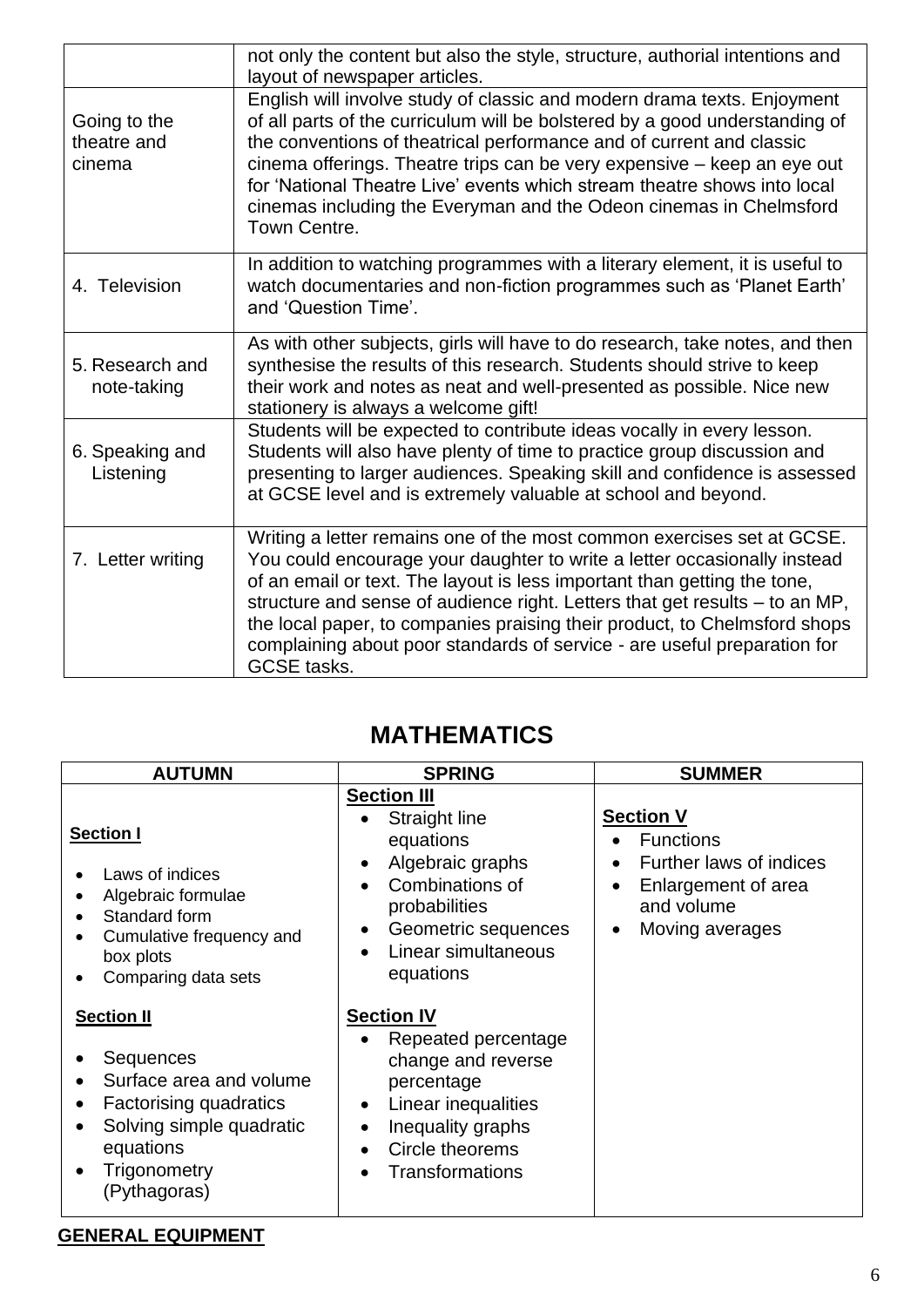❖ Good quality drawing instruments, including a pair of compasses and transparent ruler and protractor

❖ Scientific calculator – the Casio fx-83ES is recommended

#### **GENERAL RESOURCES**

- **Web sites:** http://nrich.maths.org/public/index.php http://www.cut-the-knot.org/index.shtml http://www.mathworld.wolfram.com http://www.pass.maths.org.uk/
- **Texts:** Oxford Mathematics Study Dictionary (F. Tapson) Oxford Maths Challenges (T. Gardiner) Math Hysteria (I. Stewart) 1089 and all that (D. Acheson)

Each section of work last approximately 6 weeks and ends with an end of section test. At the start of each section, the students receive a sheet detailing the content for that section; this also includes a list of vocabulary and essential facts to learn. It would be beneficial if you could help your daughter learn these facts for the end of the section test. We also begin the GCSE course this year.

| <b>Section</b> | <b>OPPORTUNITIES TO HELP</b>                                                                                                                                                                                                                                                                                                                                                                                                                                                                                                                                                                                                    |
|----------------|---------------------------------------------------------------------------------------------------------------------------------------------------------------------------------------------------------------------------------------------------------------------------------------------------------------------------------------------------------------------------------------------------------------------------------------------------------------------------------------------------------------------------------------------------------------------------------------------------------------------------------|
| A              | Support with numbers in standard form would be very useful, especially as we<br>would like to spend more time exploring standard form in other subjects and other<br>areas of interest. For example:<br>• Look at the SI prefixes for very small and very large numbers, comparing them<br>to the standard form.<br>• Find examples of numbers in standard form in encyclopaedias to convert them<br>to normal digits.<br>• Reading the calculator manual to see how to use this efficiently for standard<br>form numbers – trying some calculations to see how big a number can be<br>before a calculator cannot cope anymore. |
| B              | We can only start to give a flavour of the wonderful world of trigonometry in this<br>section and we will be revisiting this for the next 5 years. There is a lot that we<br>cannot cover and we often feel that the students would like to know more and are<br>capable of taking more on board at this stage.<br>Therefore, start by looking at the Histories of Trigonometry on the excellent Nrich<br>website - hopefully, with the excellent links, this will be just the start!<br>http://nrich.maths.org/6843<br>http://nrich.maths.org/6853<br>http://nrich.maths.org/6908∂=                                            |
| C              | The origins of probability are inexorably linked with playing games (and often with<br>gambling). It would be useful to spend time looking at chance and probability in<br>games – the specific games will depend on your sensitivities to gambling but it<br>would be worthwhile to talk about the problems with playing games such as these:<br>• the national lottery<br>• card games<br>• board games<br>there are many sources available if you want to look at specific probabilities for<br>any of these (for example - what is the chance of landing on "Free Parking" in<br>Monopoly?)                                 |
| D              | Geometric transformations are a rich area to investigate and we often feel that we<br>do not have time to delve into it in as much detail as we would like. In particular,<br>we would like you to look at the connections between Art and Mathematics, using<br>transformations. Good places to start are the Nrich articles and puzzles:<br>http://nrich.maths.org/7002 http://nrich.maths.org/7023<br>http://nrich.maths.org/6987.                                                                                                                                                                                           |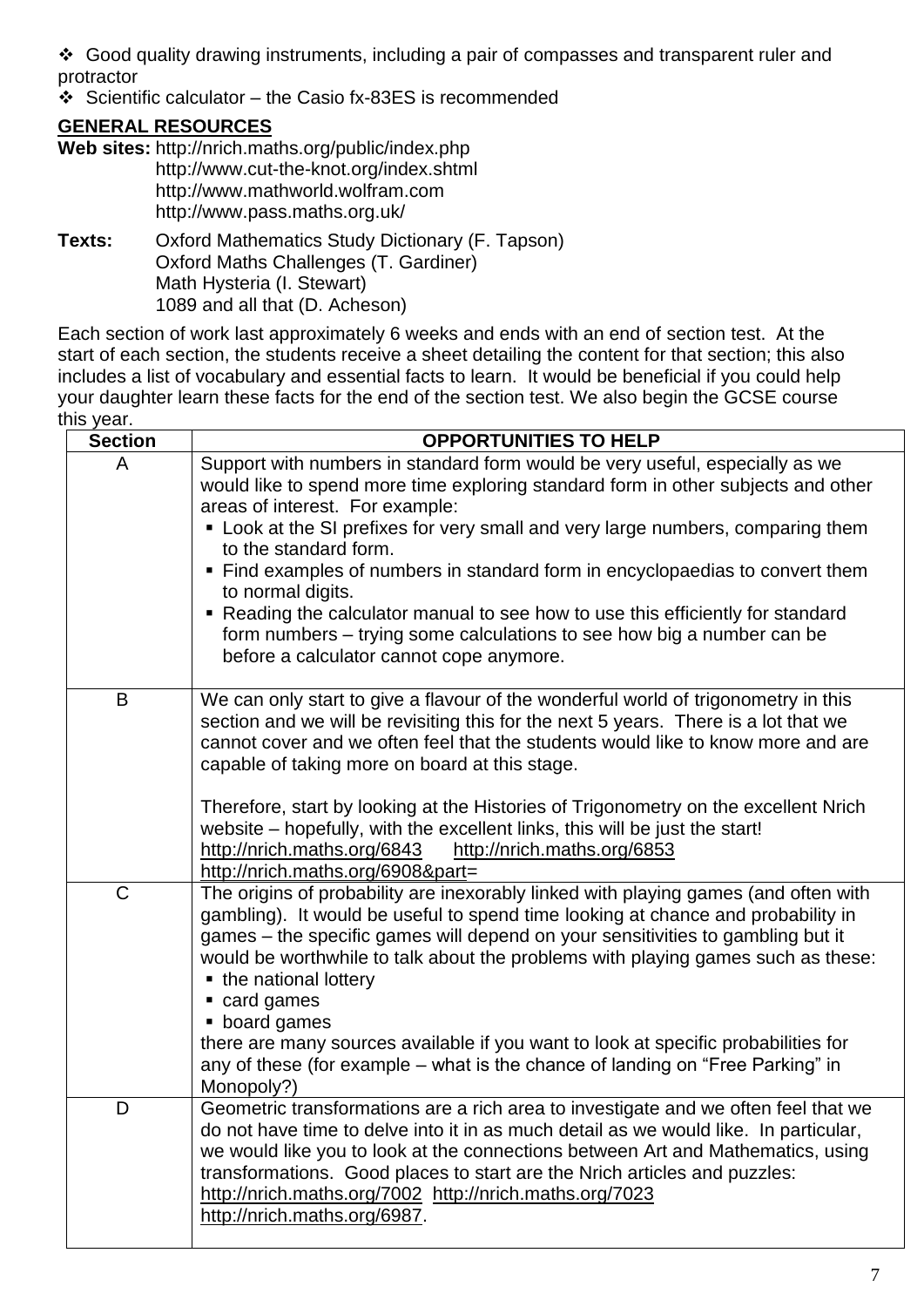|   | In addition, look at wallpaper pattern transformations, perspective in Art and<br>enlargements in scale drawing (which may help in the next section of work).                                                                                                                                                                                                                                                                                           |
|---|---------------------------------------------------------------------------------------------------------------------------------------------------------------------------------------------------------------------------------------------------------------------------------------------------------------------------------------------------------------------------------------------------------------------------------------------------------|
| Е | We start looking at 3D coordinates in this section and would like to extend our<br>teaching to give a flavour of the variety of coordinate systems that are available.<br>In our programme of study we cover the "Cartesian Coordinate system" (the<br>familiar x and y axes) and only ever get the mention polar coordinates in Year 13<br>Further Maths! We don't even get a chance to talk about Longitude and Latitude,<br>or coordinates in space. |
|   | To start your investigating try:<br>http://mathworld.wolfram.com/CoordinateSystem.html                                                                                                                                                                                                                                                                                                                                                                  |
|   | Or http://en.wikipedia.org/wiki/Coordinate_system (the only wiki reference we give<br>but the information is excellent and comprehensive)                                                                                                                                                                                                                                                                                                               |

| <b>Unit</b>        | <b>Possible support activities</b>                                                   |  |  |
|--------------------|--------------------------------------------------------------------------------------|--|--|
| 1. food and        | Keep a food diary and judge how balanced your diet is. (eat well plate)<br>$\bullet$ |  |  |
| digestion          | Use packaging from foods to calculate energy and different food group                |  |  |
|                    | intake from different foods.                                                         |  |  |
|                    | Evaluate the relevance of serving sizes on food packaging traffic light              |  |  |
|                    | labels.                                                                              |  |  |
|                    | See how long you can chew some bread for and describe how the taste<br>$\bullet$     |  |  |
|                    | changes due to the action of enzymes in saliva.                                      |  |  |
| 2. GCSE            | Students will start studying GCSE Biology in the Spring term.                        |  |  |
| <b>Ecology</b>     |                                                                                      |  |  |
|                    | They will be studying the (1-9) AQA GCSE Biology course.                             |  |  |
|                    | The content they will cover in Year 9 will include ecology.                          |  |  |
|                    | Trips to nature reserves, Zoos, Natural history museum and watching                  |  |  |
|                    | Natural history programs (e.g. on the BBC) are all good ways of enriching            |  |  |
|                    | their lessons.                                                                       |  |  |
|                    | Trips to key habitats like sand dunes, and rocky shores to look at different         |  |  |
|                    | ecosystems may also be of benefit.                                                   |  |  |
|                    |                                                                                      |  |  |
|                    | Useful GCSE Science resources include BBC Bitesize and the                           |  |  |
|                    | Skoool.co.uk websites.                                                               |  |  |
| General            | • There are many websites online that give examples of experiments that              |  |  |
| science.           | can be done at home to develop scientific understanding further.                     |  |  |
| <b>Experiments</b> | • One is:                                                                            |  |  |
| you can do at      | http://www.planet-science.com                                                        |  |  |
| home.              | This is a website for parents and teachers.                                          |  |  |
|                    | In the area marked sci-teach follow the link to resources and inspiration            |  |  |
|                    | for teachers.                                                                        |  |  |
|                    | Scroll down to the little book of experiments.                                       |  |  |
|                    | Click on the parent activities link and select from many different                   |  |  |
|                    | experiments related to science work studied in year 7, 8 and 9.                      |  |  |
|                    | E.g. making an edible DNA model in for the variation module.                         |  |  |

## **BIOLOGY**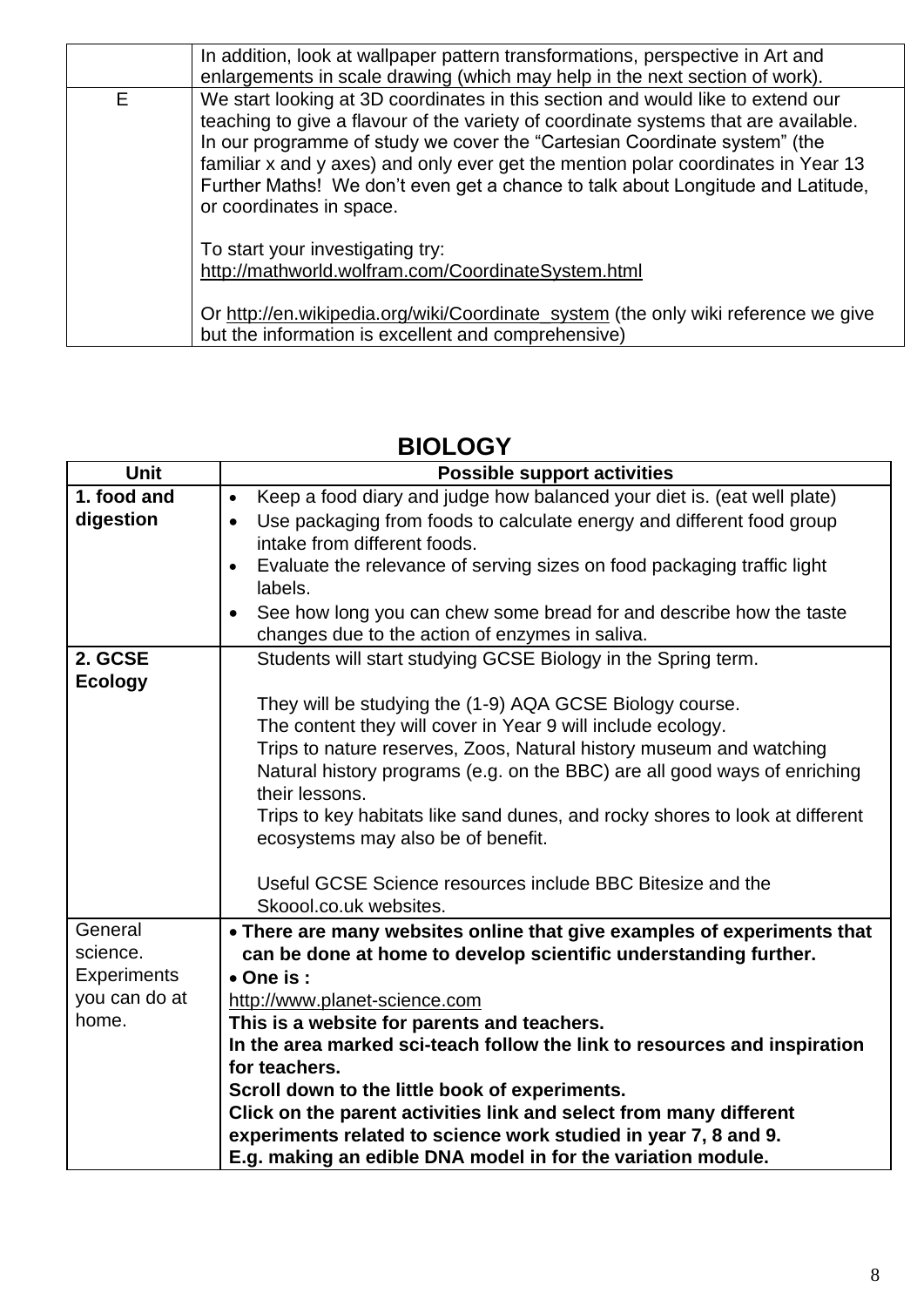### **CHEMISTRY**

| <b>UNIT</b>   | <b>OPPORTUNITIES TO HELP</b>                                                                                                                                                                                                                                                                                                                                                               |
|---------------|--------------------------------------------------------------------------------------------------------------------------------------------------------------------------------------------------------------------------------------------------------------------------------------------------------------------------------------------------------------------------------------------|
| <b>Atomic</b> | Research when the different parts of the atom were first discovered.                                                                                                                                                                                                                                                                                                                       |
| structure     |                                                                                                                                                                                                                                                                                                                                                                                            |
| <b>The</b>    | Investigate air pollution                                                                                                                                                                                                                                                                                                                                                                  |
| atmosphere    |                                                                                                                                                                                                                                                                                                                                                                                            |
| <b>Metals</b> | Consider the issues involved in the location of a blast furnace, including<br>transport costs, environmental costs, labour costs etc.<br>If possible arrange a trip to a blast furnace<br>Look at the steelmaking resources on the Corus website (see below for link)<br>Research phytomining<br>Investigate the recycling of used metals, how has this changed over the last<br>30 years? |
| Crude oil and | Read up on alternative fuels for use in vehicles at                                                                                                                                                                                                                                                                                                                                        |
| their uses.   | https://www.afdc.energy.gov/fuels/                                                                                                                                                                                                                                                                                                                                                         |

#### **Useful websites include:**

[www.bbc.co.uk](http://www.bbc.co.uk/) [en.wikipedia.org](file://///fs-03/notpublic$/SLA/Documents%20and%20Settings/lhilling/Local%20Settings/Local%20Settings/Temporary%20Internet%20Files/OLK5/en.wikipedia.org) <http://resources.schoolscience.co.uk/Corus/14-16/steel/index.html>

#### **Useful TV programs and DVD's include:**

Brainiac The living planet. Chemistry, a volatile history

### **PHYSICS**

| <b>UNIT</b>                               | <b>OPPORTUNITIES TO HELP</b>                                                                                                                                                                                                                                                                                                                                                                                                                                                                                            |  |  |
|-------------------------------------------|-------------------------------------------------------------------------------------------------------------------------------------------------------------------------------------------------------------------------------------------------------------------------------------------------------------------------------------------------------------------------------------------------------------------------------------------------------------------------------------------------------------------------|--|--|
| <b>GENERAL</b>                            | This is an important year as we commence the GCSE course at<br>$\bullet$<br>the start of Year 9.<br>To further your daughter's enthusiasm for this subject, we<br>$\bullet$<br>recommend they dip into some of the Physics related chapters of<br>Bill Bryson's 'A Brief History of Nearly Everything'. It is very<br>entertaining, well explained and above all accessible.<br>There are various revision websites out there, www.s-cool.co.uk is<br>$\bullet$<br>particularly good for both explanation and revision. |  |  |
| <b>PARTICLE MODEL</b><br><b>OF MATTER</b> | Research about Archimedes and his Eureka moment.<br>http://www.scientificamerican.com/article/fact-or-fiction-<br>archimede/<br>http://ed.ted.com/lessons/the-real-story-behind-archimedes-<br>eureka-armand-d-angour<br>Research why water is more dense than ice.<br>Build a solar oven<br>http://www.planet-<br>science.com/categories/experiments/outdoors/2011/07/build-a-solar-<br>oven.aspx                                                                                                                      |  |  |
| <b>MOMENTS AND</b><br><b>PRESSURE</b>     | Try out the following simple but fun experiments at home:<br>http://www.physics.org/marvinandmilo.asp                                                                                                                                                                                                                                                                                                                                                                                                                   |  |  |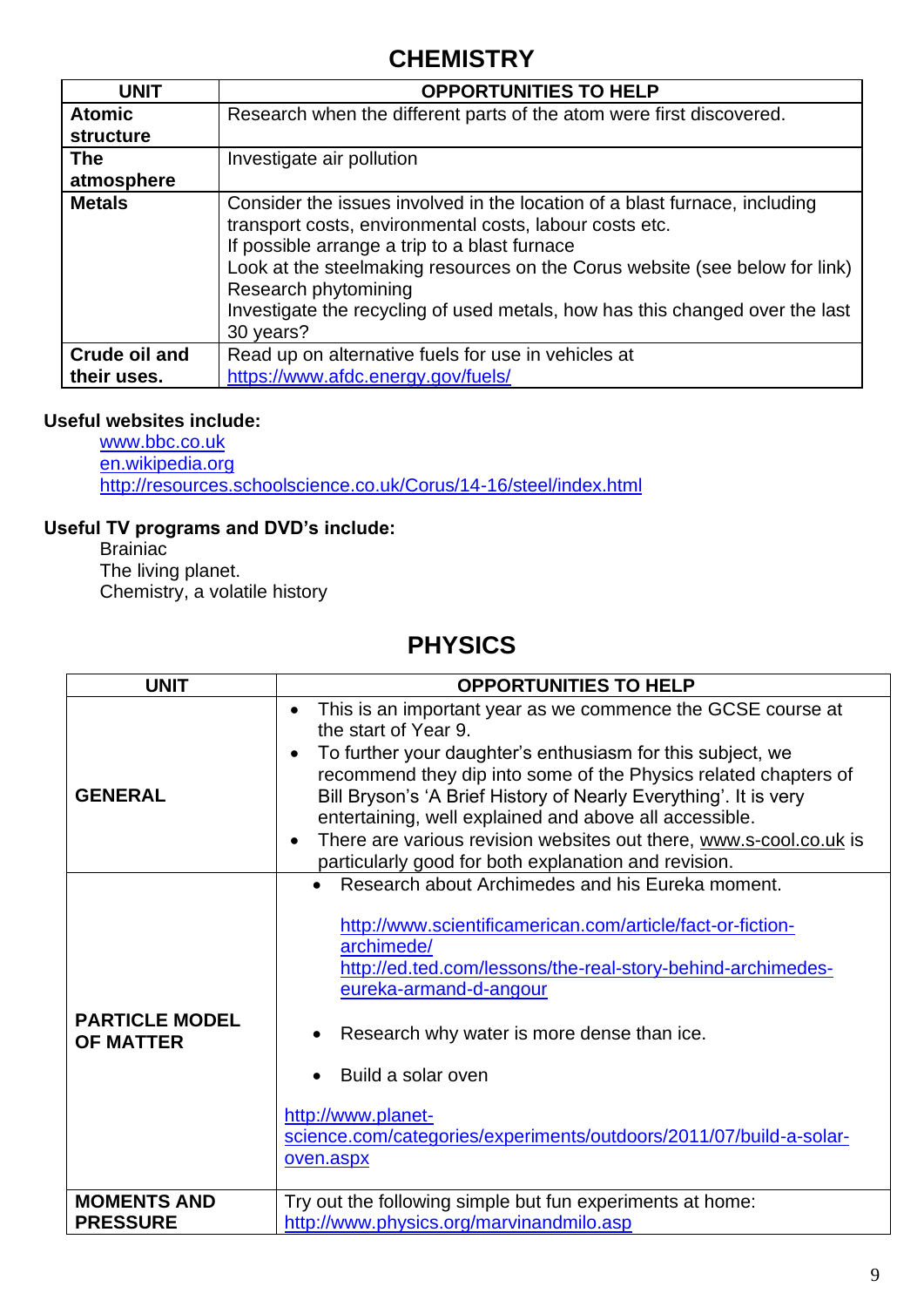|              | Fork balancer<br>$\bullet$                                                                                          |  |  |
|--------------|---------------------------------------------------------------------------------------------------------------------|--|--|
|              | Collapsing bottle<br>$\bullet$                                                                                      |  |  |
|              | Glass lift<br>$\bullet$                                                                                             |  |  |
|              |                                                                                                                     |  |  |
|              | Use www.physics.org to explore more about our universe, e.g:<br>How many planets are there like Earth?<br>$\bullet$ |  |  |
| <b>SPACE</b> | Are we made of stardust?<br>$\bullet$                                                                               |  |  |
|              | A brief history of space<br>$\bullet$                                                                               |  |  |
|              |                                                                                                                     |  |  |

## **FRENCH**

- Each topic listed will be **introduced and studied in class,** most of the topics have been encountered in Years 7 or 8, some of the structures are revision and some will be new this year.
- Parents often ask how they can support their daughter's French, particularly listening and pronunciation. Students often feel that they need to consolidate their understanding of grammar.
- The activities listed below are intended to be used for consolidation and support if needed.
- There are also opportunities for students to develop their vocabulary and their knowledge of French Life and Culture through the extended reading activities.
- All of the activities are entirely **optional**.

| <b>TOPIC</b>      | <b>STRUCTURES</b> | <b>OPPORTUNITIES TO HELP</b>                          |
|-------------------|-------------------|-------------------------------------------------------|
| Self Family and   | Present tense     | <b>Websites:</b>                                      |
| <b>Friends</b>    | verbs (regular    | *www.zut.org.uk- year 9 Who am I?                     |
| a) Describing     | and irregular)    | www.languagesonline.org.uk- Present tense and Verb    |
| your family       | Adjectives        | Busters, reflexive verbs, Adjectives                  |
| and friends       | (regular and      | **Ecoute et parle unité 1                             |
| b) Describing     | irregular)        | Pronunciation practice                                |
| family            | Reflexive verbs   | **Tu comprends unité 1                                |
| relationships     |                   | Listening practice                                    |
| Leisure           | Imperfect tense   | <b>Websites:</b>                                      |
| a) Discussing     | Revision of       | *www.zut.org.uk-year 8 belonging to a club            |
| your              | Perfect tense     | www.languagesonline.org.uk- Perfect tense, Imperfect  |
| hobbies           | Use of            | tense, Verb busters, Using the Perfect and Imperfect  |
| b) Describing a   | perfect/imperfect | tenses                                                |
| book or film      | Comparative and   | Ecoute et parle unité 2 and 3                         |
| c) Discussing     | Superlative       | Pronunciation practice                                |
| what you          | adjectives        | Practice of imperfect tense                           |
| used to do        |                   | Tu comprends unité 2 and 3                            |
| when you          |                   | Practice of perfect tense                             |
| were little       |                   | Listening practice for leisure and imperfect tense    |
|                   |                   | <b>Activities:</b>                                    |
|                   |                   | P46-7 Extended reading. Find out about Winter Sports, |
|                   |                   | Famous French people and the French Impressionists.   |
| School and future | expressing future | <b>Websites:</b>                                      |
| plans, option     | intentions        | *www.zut.org.uk-year 9 Jobs and year 8 School         |
| choices           | aller, j'ai       | www.languagesonline.org.uk- Le Futur Proche           |
|                   | l'intention de,   | Ecoute et parle unité 4                               |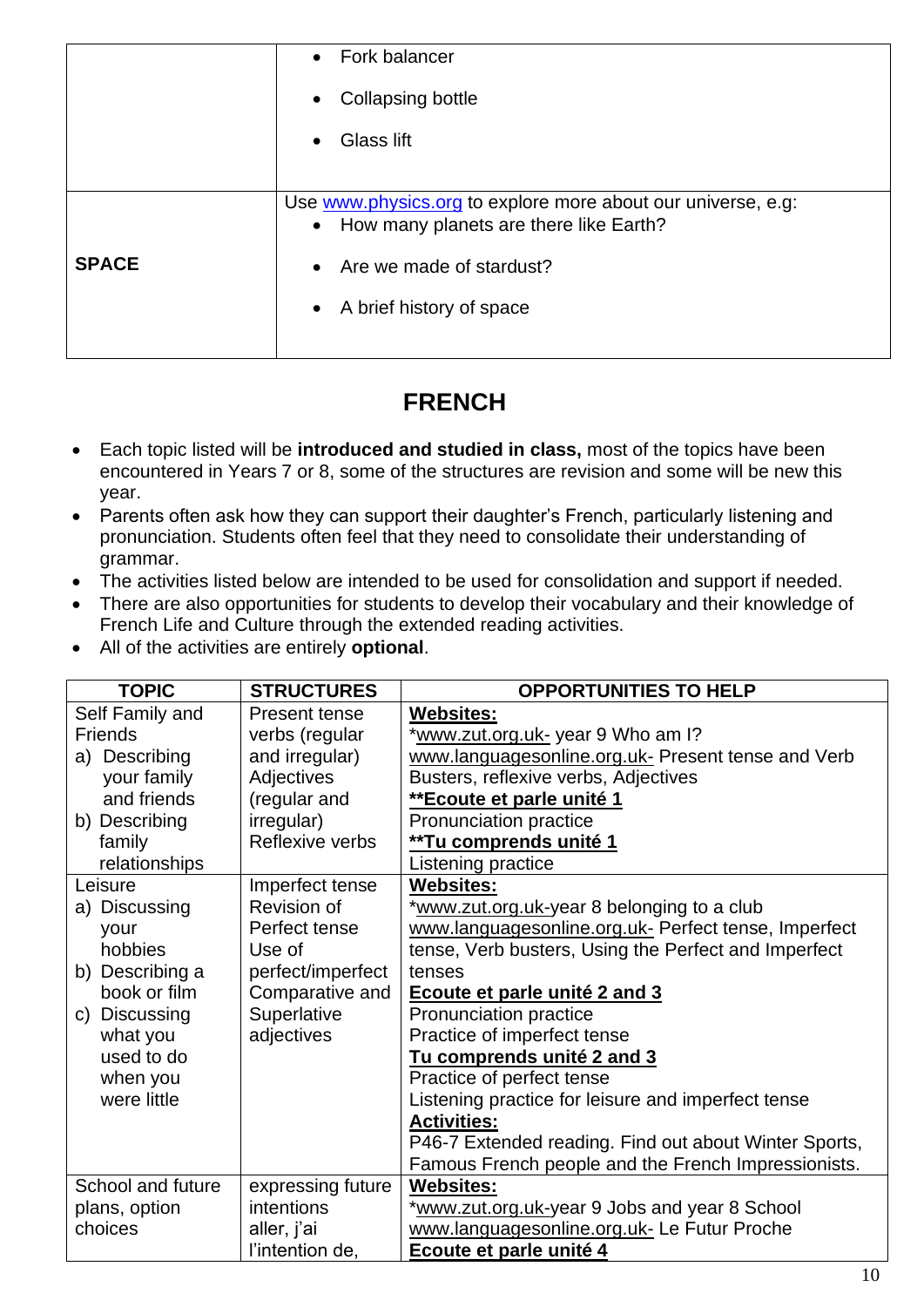|               | j'espère, je veux  | Pronunciation practice                               |
|---------------|--------------------|------------------------------------------------------|
|               | + infinitive       | Discussing option choices                            |
|               | expressing         | Tu comprends unité 4                                 |
|               | obligation         | Listening practice for School (imperfect tense       |
|               | modal verbs        | recognition) and Future Plans.                       |
|               | il faut, pouvoir,  | <b>Activities:</b>                                   |
|               | vouloir, devoir    | P60-61 Extended reading, Cartoon Strip, Famous       |
|               |                    | French people and Poetry.                            |
| Holidays,     | future tense       | <b>Websites:</b>                                     |
| Accommodation | consolidation of   | www.zut.org.uk- Year 9 Holidays, Future Holidays and |
| and Weather   | all tenses         | Camping, Youth Hostel, Hotel                         |
|               | mixing tenses      | www.languagesonline.org.uk- The Future tense, Time   |
|               | listening to and   | phrases and tenses, varius Grammar points - time     |
|               | recognising        | phrases                                              |
|               | different tenses   | Ecoute et parle unités 5 et 7                        |
|               | relative pronoun   | Pronunciation practice, listening practice,          |
|               | qui/ que           | Conversation practice                                |
|               | direct and         | Tu comprends unités 5 et 7                           |
|               | indirect object    | Listening practice for weather and accommodation     |
|               | pronouns           | <b>Activities:</b>                                   |
|               | y, en              | Textbook P 75 and P104-105 Extended reading          |
|               | time               | Investigate Futuroscope website www.futuroscope.fr   |
|               | expressions        |                                                      |
| Environment   | World problems,    | Focus on reading comprehension skills and vocabulary |
|               | natural disasters, | development ready for the next stage. Revision of    |
|               |                    | notes.                                               |
|               | climate issues.    |                                                      |

\*Zut website is free out of school hours. During school hours the account is as follows; user name bancroft1; password 1316 licensed for use by CCHS students only.

\*\*Ecoute et parle and \*\*Tu comprends worksheets and listening texts are on the VLE.

### **GERMAN**

| <b>AUTUMN TERM</b>                                                                                             |                                                                                                                                                                                                                                                                                                            |                                                                                                                                                                                                                                                                     |  |  |
|----------------------------------------------------------------------------------------------------------------|------------------------------------------------------------------------------------------------------------------------------------------------------------------------------------------------------------------------------------------------------------------------------------------------------------|---------------------------------------------------------------------------------------------------------------------------------------------------------------------------------------------------------------------------------------------------------------------|--|--|
| <b>Unit</b><br><b>Description/Vocabulary</b><br><b>Topic/Grammar focus</b>                                     | <b>Learning Aims</b>                                                                                                                                                                                                                                                                                       | <b>Parental Support</b>                                                                                                                                                                                                                                             |  |  |
| <b>Health</b><br>Grammar:<br>Prepositions with the<br>dative case<br>Reflexive verbs with<br>the direct object | • All students should be able to<br>name the different parts of<br>the body and describe<br>illnesses.<br>• They will write and perform<br>role plays pretending to be<br>at the doctor's surgery,<br>saying which illness or injury<br>they are suffering from.<br>• To talk about health and<br>fitness. | Talk about healthy eating and keeping fit.<br><b>Websites:</b><br>www.languagesonline.org.uk - Deutsch - Logo<br>2 – Körper und Krankheiten / Fitness und<br>Gesundheit<br>https://gut.languageskills.co.uk/beginner/year8.<br>$html - Year 8 - Body$ and Illnesses |  |  |
| Jobs and future plans<br>Grammar:<br>Future tense                                                              | • All students should be able to<br>talk about their future career<br>plans and job options, giving<br>reasons for their choices.                                                                                                                                                                          | Talk about jobs and advantages and<br>disadvantages of different jobs to help them<br>develop their own opinions.<br>Vocabulary learning: support by testing and<br>revising relevant vocabulary.                                                                   |  |  |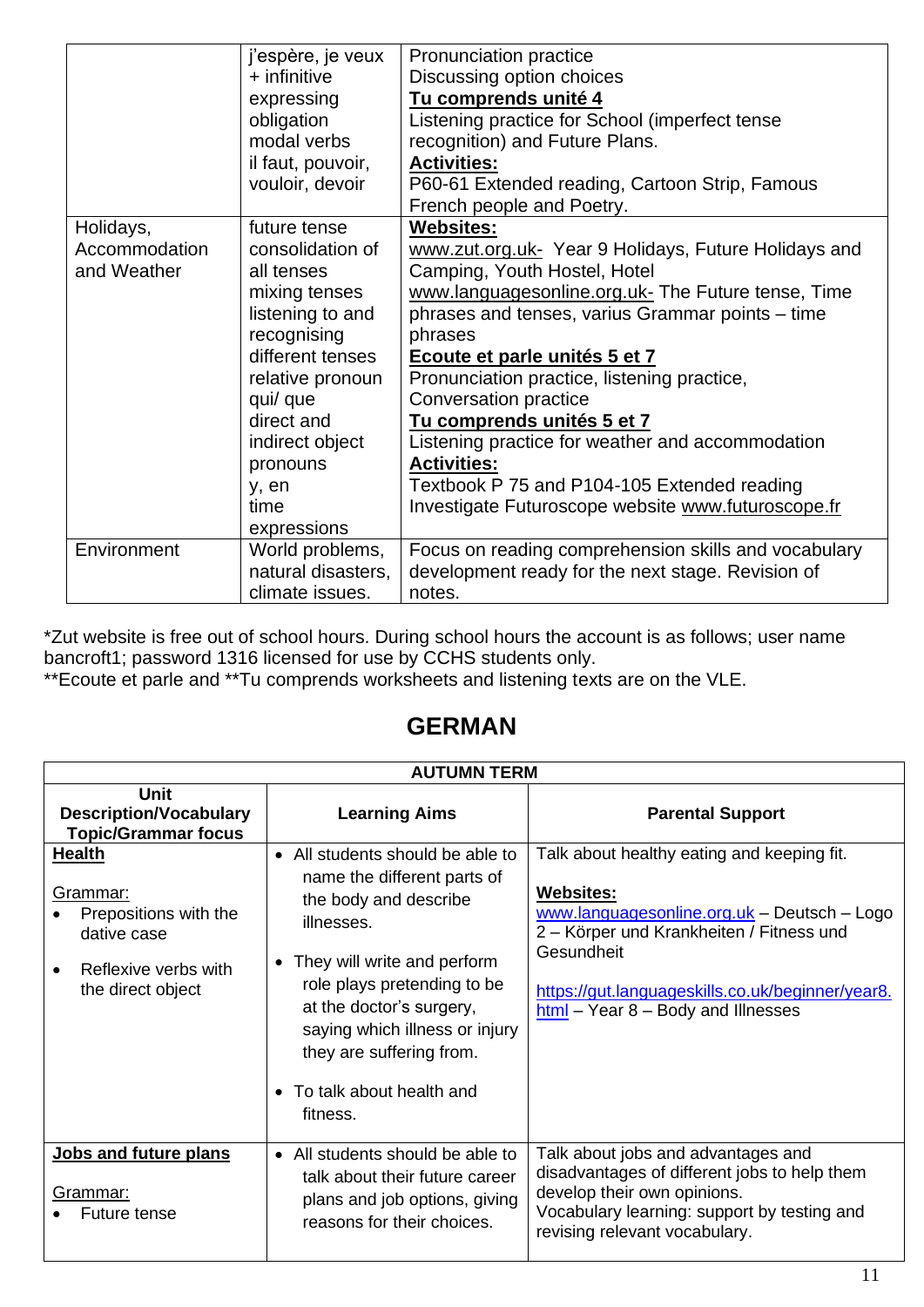| Conditional<br>Revision of modal verb<br>wollen                                        |                                                                                                       | <b>Websites:</b><br>www.languagesonline.org.uk - Deutsch - Logo<br>3 - Jobs und Geld<br>https://gut.languageskills.co.uk/beginner/year9.                                                                                       |
|----------------------------------------------------------------------------------------|-------------------------------------------------------------------------------------------------------|--------------------------------------------------------------------------------------------------------------------------------------------------------------------------------------------------------------------------------|
|                                                                                        |                                                                                                       | $html - Year 9 - Jobs 8 Money$                                                                                                                                                                                                 |
|                                                                                        | <b>SPRING TERM</b>                                                                                    |                                                                                                                                                                                                                                |
| <b>Clothes</b>                                                                         | All students should be able<br>$\bullet$<br>to name and describe                                      | Help with vocabulary learning support by<br>testing and revising relevant clothes vocabulary                                                                                                                                   |
| <u>Grammar:</u><br>Adjective endings                                                   | clothes                                                                                               | <b>Websites:</b><br>www.languagesonline.org.uk - Deutsch -<br>Grammar - Adjectives in the accusative /<br>Prepositions-Accusative and Dative<br>https://gut.languageskills.co.uk/beginner/year8.<br>$html - Year 8 - Clothers$ |
|                                                                                        |                                                                                                       | http://www.yjc.org.uk/ is a good website with<br>exercises to practise vocabulary                                                                                                                                              |
| <b>Party</b><br>Grammar:                                                               | All students should be able<br>$\bullet$<br>to describe the preparations                              | Help with vocabulary learning support by<br>testing and revising relevant party vocabulary                                                                                                                                     |
| Revision of adjective<br>endings                                                       | for a party and describe<br>their best as well as a<br>disastrous party.                              | Students should research German celebrations<br>such as Easter, Christmas, Carnival to help<br>them understand cultural differences                                                                                            |
| Revision of the perfect<br>and future tenses                                           | Students will also learn<br>$\bullet$<br>about German celebrations                                    | Websites:<br>www.ukgermanconnection.org - Throughout                                                                                                                                                                           |
| The use of dass                                                                        | and cultural differences                                                                              | the year you can find various information about<br>German festivals and how they are celebrated<br>in Germany                                                                                                                  |
|                                                                                        |                                                                                                       | www.languagesonline.org.uk - Deutsch - Logo<br>4 - Hausarbeit Verbs /                                                                                                                                                          |
|                                                                                        |                                                                                                       | https://gut.languageskills.co.uk/beginner/year1<br>0.html - Year 10 - Customs and festivals in<br>German speaking countries and communities                                                                                    |
|                                                                                        | <b>SUMMER TERM</b>                                                                                    |                                                                                                                                                                                                                                |
| <b>Shopping and lost</b><br>property                                                   | All students should be able<br>$\bullet$<br>to describe clothes in some<br>detail.                    | Help with vocabulary learning support by<br>testing and revising relevant clothes, shopping<br>and lost property vocabulary                                                                                                    |
| Clothes and how to<br>shop for clothes (in<br>more detail than earlier<br>in the term) | They will take part in role<br>$\bullet$<br>plays, buying clothes and<br>giving and seeking opinions. | <b>Websites:</b><br>www.languagesonline.org.uk - Deutsch - Logo<br>2 - Im Fundbüro / Grammar - Prepositions-<br><b>Accusative and Dative</b>                                                                                   |
| Grammar:<br>To revisit adjective<br>endings and cover in<br>more detail.               | To be able to report a loss<br>$\bullet$<br>and describe an item.                                     | https://gut.languageskills.co.uk/beginner/year8.<br>$html - Year 8 - Clothers$<br>http://www.yjc.org.uk/ is a good website with                                                                                                |
| <b>Revisit prepositions</b><br>٠<br>with the dative and the<br>accusative cases        |                                                                                                       | exercises to practise vocabulary                                                                                                                                                                                               |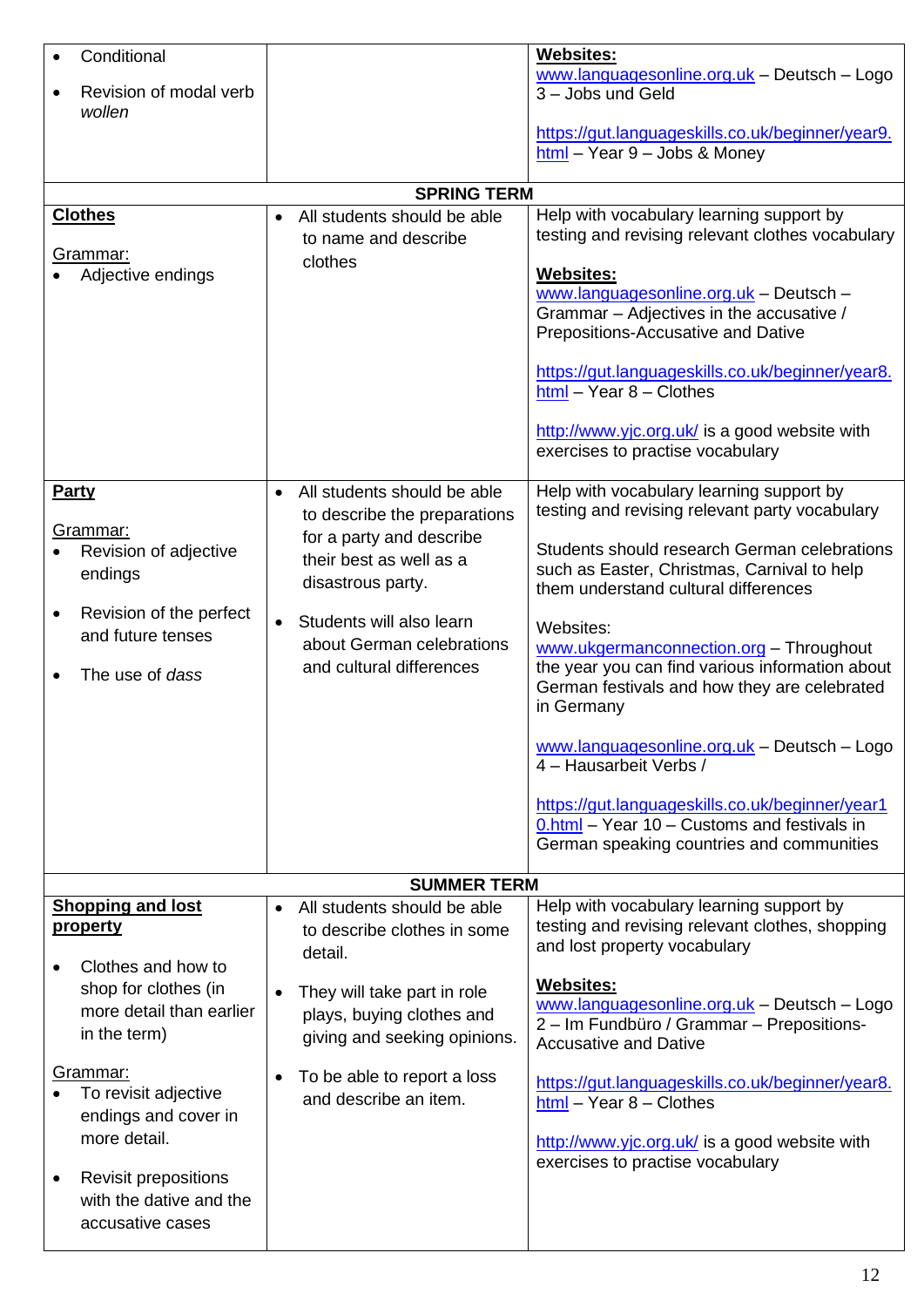| <b>Fairy Tales</b><br>Grammar:<br>Learning the imperfect<br>tense in German                                                                                                                                                                                                                                         | • All students will be able to<br>read abridged Brother<br>Grimm fairy tales in German<br>• Students will put the<br>imperfect tense into practice<br>by writing their own German<br>fairy tales                        | Talk to students about fairy tales they know to<br>activate their knowledge and creativity.<br>Perhaps even read fairy tales together.<br>Help with vocabulary learning support by<br>testing and revising relevant vocabulary |
|---------------------------------------------------------------------------------------------------------------------------------------------------------------------------------------------------------------------------------------------------------------------------------------------------------------------|-------------------------------------------------------------------------------------------------------------------------------------------------------------------------------------------------------------------------|--------------------------------------------------------------------------------------------------------------------------------------------------------------------------------------------------------------------------------|
| <b>German history</b><br>(concentrating on<br>Germany's history since<br>the Second World War)<br>Grammar:<br>The imperfect tense                                                                                                                                                                                   | • All students should gain<br>historical knowledge of<br>Germany since the Second<br>World War<br>They should be able to talk<br>٠<br>about important events that<br>happened in Germany since<br>the Second World War. | Talk about recent German history, dealing with<br>stereotypes and the major changes that<br>Germany has experienced in recent history.<br>Watch YouTube videos relating to Germany's<br>post war history.                      |
| *Teachers will also provide additional vocabulary lists and resources in class, from which parents can also<br>help students revise and learn. Key topic vocabulary can also be found in the Zoom 2 workbook.<br>**Students are offered the opportunity to participate in the German Exchange this year and also in |                                                                                                                                                                                                                         |                                                                                                                                                                                                                                |

Year 10.

### **LATIN**

| <b>Ecce Romani Chapter</b>   | <b>Topic</b>                                                                  | <b>Activities/Opportunities to help</b>                                                                                                                                                                                                       |
|------------------------------|-------------------------------------------------------------------------------|-----------------------------------------------------------------------------------------------------------------------------------------------------------------------------------------------------------------------------------------------|
| Ecce Romani 2                |                                                                               |                                                                                                                                                                                                                                               |
| 20. Murder                   | <b>Principal Parts</b><br>Reinforcement of<br>Perfect and<br>Imperfect tenses | Choose ten verbs and compose a table of their principal parts.<br>VLE - Ecce Romani Stories - Story 20 activities.                                                                                                                            |
| 21. A Restless Night         |                                                                               | Make a chart of all tense endings learnt so far. Practise<br>chanting endings.                                                                                                                                                                |
| 22. From the Inn to<br>Rome  | Dative nouns                                                                  | Make a recording of yourself chanting group 1, 2 and 3 nouns,<br>load it onto your mp3 player, and listen to it each morning on<br>the way to school. VLE - Ecce Romani Stories - Story 22<br>activities.                                     |
| 23. At the Porta Capena      | The Future tense                                                              | Practise reciting -bo, -bis, -bit, -bimus, -bitis, -bunt and<br>-am, -es, -et, -emus, -etis, -ent endings. Read through story 23<br>writing down each verb identifying person and tense.                                                      |
| 24. Always Tomorrow          | The Pluperfect<br>tense                                                       | Practise reciting -eram, -eras, -erat, -eramus, -eratis, -erant.<br>Make flashcards of all tenses learned so far.                                                                                                                             |
| Rome Project                 | Investigating the<br>city of Rome                                             | Encourage students to learn more about the city of Rome by<br>reading some of the cultural background information on the<br>Cambridge School Classics Project website:<br>https://www.clc.cambridgescp.com/stage/clc/31 (scroll to<br>bottom) |
| 25. First Morning in<br>Rome | Group 4 and 5<br>nouns                                                        | Make a poster of group 1-5 nouns with the endings highlighted.<br>Make flashcards of all noun groups.                                                                                                                                         |
| 26. A Grim Lesson            | hic and ille                                                                  | Cut up a copy of the hic and ille table, then rearrange into the<br>correct order.                                                                                                                                                            |
| <b>Vesuvius Project</b>      | Translating an<br>extract from<br>Pliny's<br>description of the               | Investigate Pliny the Elder and Pliny the Younger:<br>www.livius.org/pi-pm/pliny/pliny_e.html<br>http://www.strangescience.net/pliny.htm<br>www.bbc.co.uk/history/historic_figures/pliny_the_younger.shtm                                     |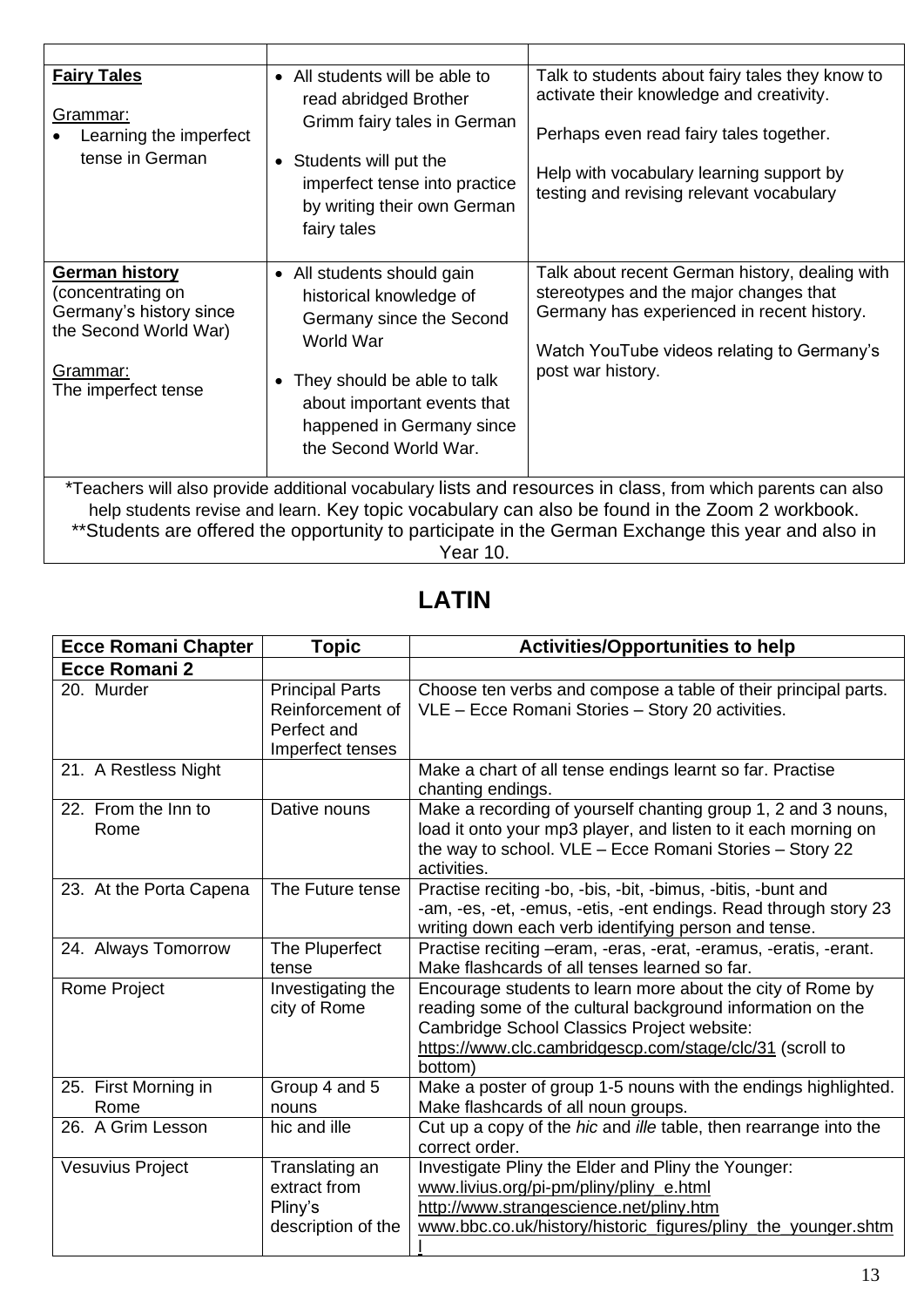|                             | eruption of     | Read the letter in full:                                                          |
|-----------------------------|-----------------|-----------------------------------------------------------------------------------|
|                             | <b>Vesuvius</b> | www.eyewitnesstohistory.com/pompeii.htm                                           |
|                             |                 | Investigate the history of Mount Vesuvius:                                        |
|                             |                 | ancienthistory.about.com/od/pompeii/p/MtVesuvius.htm                              |
|                             |                 | Read The Secrets of Vesuvius by Caroline Lawrence and                             |
|                             |                 | Pompeii by Robert Harris.                                                         |
| 27. A Visit to the Races    |                 | Learn more about the Circus Maximus:                                              |
|                             |                 | www.vroma.org/~bmcmanus/circus.html                                               |
|                             |                 | Watch the chariot race from Ben Hur to get an idea of the scale                   |
|                             |                 | of the Circus Maximus and speed of the races. Identify                            |
|                             |                 | features previously learned about.                                                |
| <b>Supported Self Study</b> | Completing an   | Ensure students are recording the completion of their work in                     |
| Project                     | individual work | their booklet. Ensure they are setting themselves homework                        |
|                             | booklet         | after each lesson. Assist students in vocabulary learning.                        |
| Vocabulary                  |                 | Students will be expected to learn weekly vocabulary lists and prepare for larger |
|                             |                 | assessments each term. Parents can ensure their learning is as effective as       |
|                             | possible by:    |                                                                                   |
|                             |                 | Ensuring they record vocabulary in their vocabulary books and adopt a             |
|                             |                 | 'little and often' approach to learning                                           |
|                             |                 | Encouraging them to make links between languages, finding derivatives             |
|                             | from Latin      |                                                                                   |
|                             | $\bullet$       | Encouraging them to experiment with different ways of learning vocabulary         |
|                             |                 | (flashcards, pictures, rhymes etc.)                                               |
|                             |                 | Encouraging them to test themselves using the Quizlet website or mobile           |
|                             | app             |                                                                                   |
|                             |                 | Regularly testing them                                                            |
|                             |                 | Encouraging them to look over previous vocabulary at regular intervals            |
|                             |                 |                                                                                   |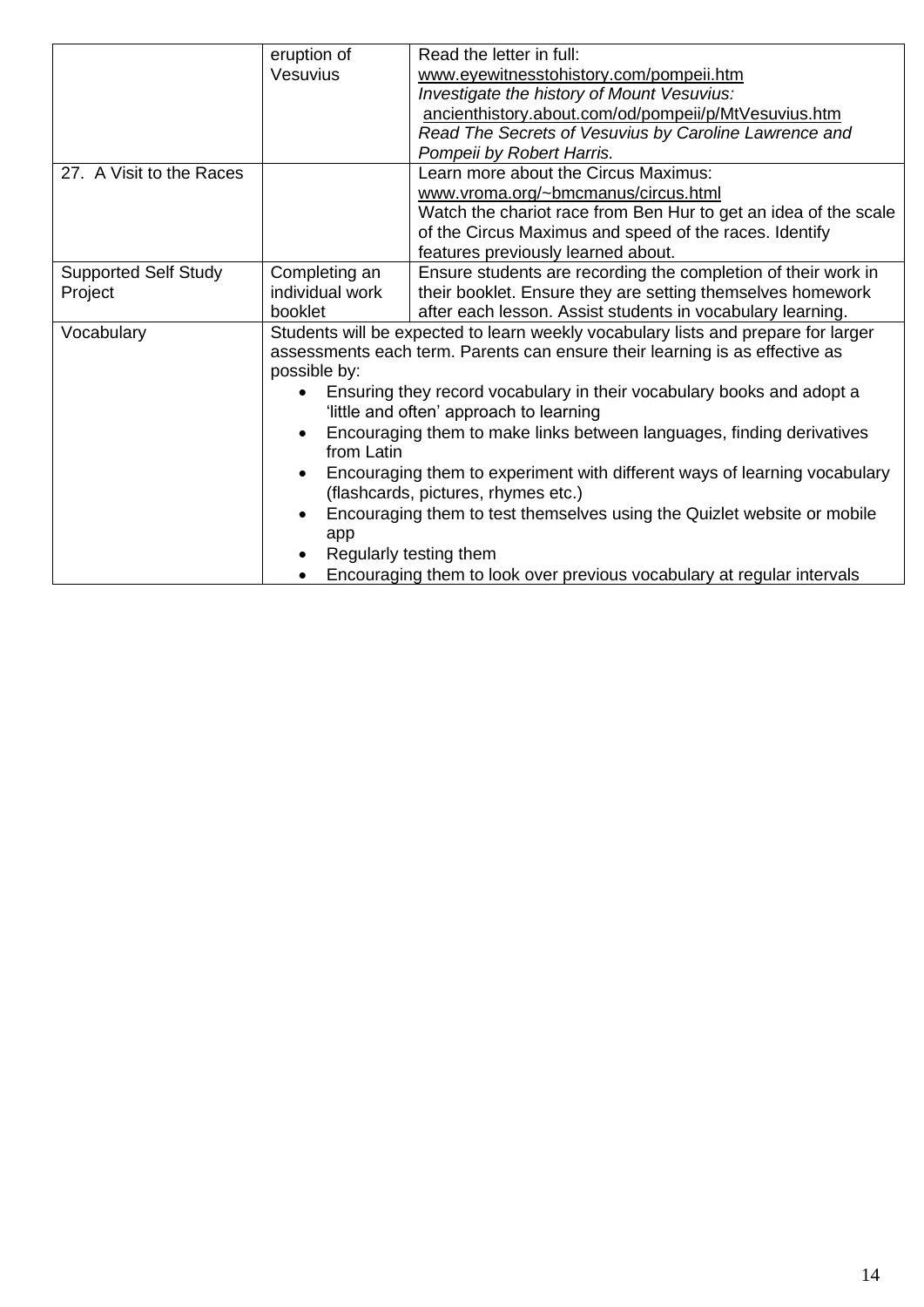## **GEOGRAPHY**

#### **Curriculum Purpose**

A high-quality Geography education should inspire in pupils a curiosity and fascination about the world and its people that will remain with them for the rest of their lives. Teaching should equip pupils with knowledge about diverse places, people, resources and natural and human environments, together with a deep understanding of the Earth's key physical and human processes. As pupils progress, their growing knowledge about the world should help them to deepen their understanding of the interaction between physical and human processes, and of the formation and use of landscapes and environments. Geographical knowledge, understanding and skills provide the frameworks and approaches that explain how the Earth's features at different scales are shaped, interconnected and change over time.

#### **Curriculum Aims**

The National Curriculum for Geography aims to ensure that all pupils:

- develop contextual knowledge of the location of globally significant places both terrestrial and marine – including their defining physical and human characteristics and how these provide a geographical context for understanding the actions of processes
- \* understand the processes that give rise to key physical and human geographical features of the world, how these are interdependent and how they bring about spatial variation and change over time
- \* are competent in the geographical skills needed to:
- collect, analyse and communicate with a range of data gathered through experiences of fieldwork that deepen their understanding of geographical processes
- interpret a range of sources of geographical information, including maps, diagrams, globes, aerial photographs and Geographical Information Systems (GIS)
- communicate geographical information in a variety of ways, including through maps, numerical and quantitative skills and writing at length.

#### **Supporting Resources**

Oxford School Atlas (or one of a similar quality)

BBC Video Resources:<http://www.bbc.co.uk/education/subjects/zrw76sg>

Ordnance Survey Map Zone:<http://www.ordnancesurvey.co.uk/mapzone/>

Michael Palin's Himalaya (book and/or DVD series)

Exploring perspectives of Asia (box of fiction books kept in the School Library)

Human Planet (BBC Series)

USGS<http://earthquake.usgs.gov/learn/kids/> or<http://www.usgs.gov/>

Gapminder: [http://www.gapminder.org](http://www.gapminder.org/)

Worldmapper: [http://www.worldmapper.org](http://www.worldmapper.org/)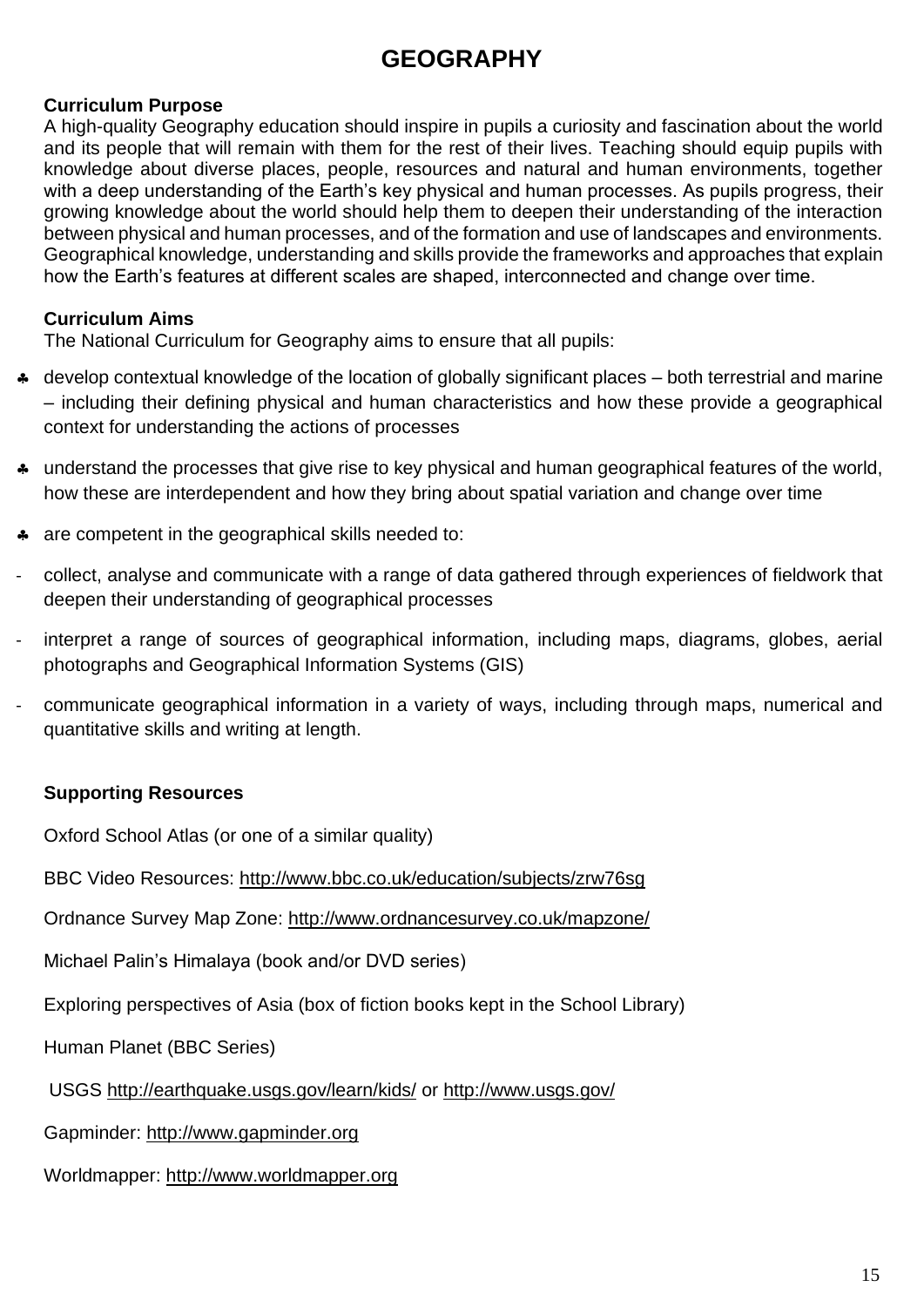| <b>AUTUMN</b><br><b>TERM</b><br>1              | <b>Plate Tectonics Theory and Earthquakes</b><br><b>Structure of the Earth</b><br>Plate Tectonics Theory and continental drift<br>The 4 major plate boundaries<br>Causes and measurement of earthquake events<br>Extended written consideration of the factors affecting earthquake impacts |
|------------------------------------------------|---------------------------------------------------------------------------------------------------------------------------------------------------------------------------------------------------------------------------------------------------------------------------------------------|
| <b>AUTUMN</b><br><b>TERM</b><br>2              | <b>Volcanoes and Supervolcanoes</b><br>Types of volcanoes<br>Formation of supervolcanoes<br>Potential impacts of a supereruption at Yellowstone<br>Volcano hazard management                                                                                                                |
| <b>SPRING</b><br><b>TERM</b><br>1              | <b>Exploring Asia and China</b><br>Consideration of the Physical and Human Geography variations between countries<br><b>China's Physical Geography</b><br>China's Human Geography<br>China's impacts on the UK and Africa                                                                   |
| <b>SPRING</b><br><b>TERM</b><br>$\overline{2}$ | <b>Exploring India</b><br>India's Physical Geography<br>India's Human Geography<br>Critical analysis of media / Hollywood portrayals of India - a comparison with reality                                                                                                                   |
| <b>SUMMER</b><br><b>TERM</b><br>1              | <b>Ethics and the Global Economy</b><br>The Global Fashion Industry - ecosystem damage<br>The Global Fashion Industry – employment inequality and issues<br>Ethical business practice<br><b>Fair Trade</b>                                                                                  |
| <b>SUMMER</b><br><b>TERM</b><br>2              | <b>Challenges of Resource Management</b><br>The global distribution of food, water and energy resources.<br>Supply and demand imbalances and the impacts of these.                                                                                                                          |

The best way to support your daughter in developing her geographical understanding and awareness is to encourage her to take an active interest in current affairs and geographical issues. The reading of newspapers, articles (such as those in the National Geographic or Geographical magazines) and watching the news will develop an up-to-date awareness of global issues and events of geographical significance.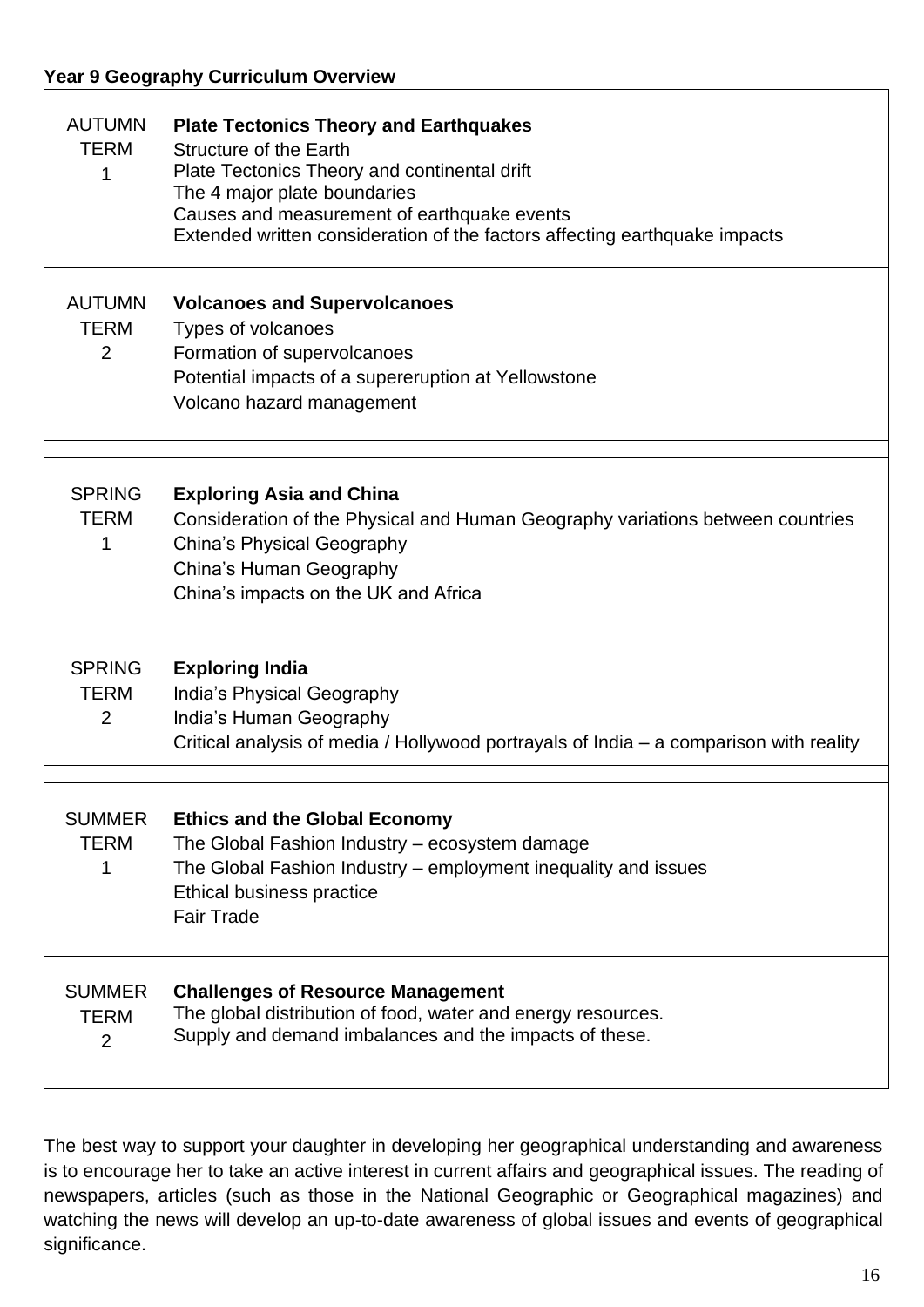## **HISTORY**

| <b>TOPIC</b> | <b>OPPORTUNITIES TO HELP</b>                                  |
|--------------|---------------------------------------------------------------|
| <b>WWI</b>   | <b>Imperial War Museum</b>                                    |
|              | Trip to the Somme battlefield                                 |
| India        | <b>British Museum</b>                                         |
|              | Victoria & Albert                                             |
| <b>WWII</b>  | <b>Imperial War Museum</b>                                    |
|              | Duxford - also special events                                 |
|              | <b>Cabinet War rooms</b>                                      |
|              | Dover castle                                                  |
|              | American cemetery Madingley                                   |
|              | <b>National Memorial Arboretum</b>                            |
| Holocaust    | <b>Imperial War Museum</b>                                    |
| Africa       | <b>British Museum</b>                                         |
|              | <b>Victoria and Albert</b>                                    |
|              | http://www.visitlondon.com/maps/multicultural_london/african/ |

## **RELIGIOUS STUDIES**

| <b>UNITS</b>                | <b>OPPORTUNITIES TO HELP</b>                                                                                                                                                                                                                                                                                                                                                                                                                                                                                                                                                                                                                                                      |  |
|-----------------------------|-----------------------------------------------------------------------------------------------------------------------------------------------------------------------------------------------------------------------------------------------------------------------------------------------------------------------------------------------------------------------------------------------------------------------------------------------------------------------------------------------------------------------------------------------------------------------------------------------------------------------------------------------------------------------------------|--|
|                             | Reliable online resources for Religious Studies can be difficult to find. There<br>are many websites that contain unreliable, biased and sometimes<br>controversial information and viewpoints. As such the following are<br>recommended for use at home and contain resources for all topics studied at<br><b>KS3.</b>                                                                                                                                                                                                                                                                                                                                                           |  |
|                             | <b>Websites:</b>                                                                                                                                                                                                                                                                                                                                                                                                                                                                                                                                                                                                                                                                  |  |
|                             | http://www.bbc.co.uk/religion<br>http://www.bbc.co.uk/religion/religions/<br>http://www.bbc.co.uk/education/subjects/zh3rkqt<br>http://world-faiths.com/school-resources/key-stage-3/                                                                                                                                                                                                                                                                                                                                                                                                                                                                                             |  |
| 1. Medical<br><b>Ethics</b> | <b>Books:</b><br><b>Buddhism: A Very Short Introduction - by Damien Keown</b><br>This Very Short Introduction introduces the reader to the teachings of the<br>Buddha and to the integration of Buddhism into daily life. What are the<br>distinctive features of Buddhism? Who was the Buddha, and what are his<br>teachings? How has Buddhist thought developed over the centuries, and how<br>can contemporary dilemmas be faced from a Buddhist perspective? Words<br>such as 'karma' and 'nirvana' have entered our vocabulary, but what do they<br>mean? Damien Keown's book provides a lively, informative response to these<br>frequently asked questions about Buddhism. |  |
|                             | What is Humanism? How Do You Live Without a God? And Other Big<br>Questions for Kids - by Michael Rosen, Ms Annemarie Young                                                                                                                                                                                                                                                                                                                                                                                                                                                                                                                                                       |  |
|                             | What does it mean to be a humanist? Is humanism a new idea? How do<br>people live their lives without religious beliefs? It will look at how humanists<br>mark the milestones of birth, marriage and death. How do people without                                                                                                                                                                                                                                                                                                                                                                                                                                                 |  |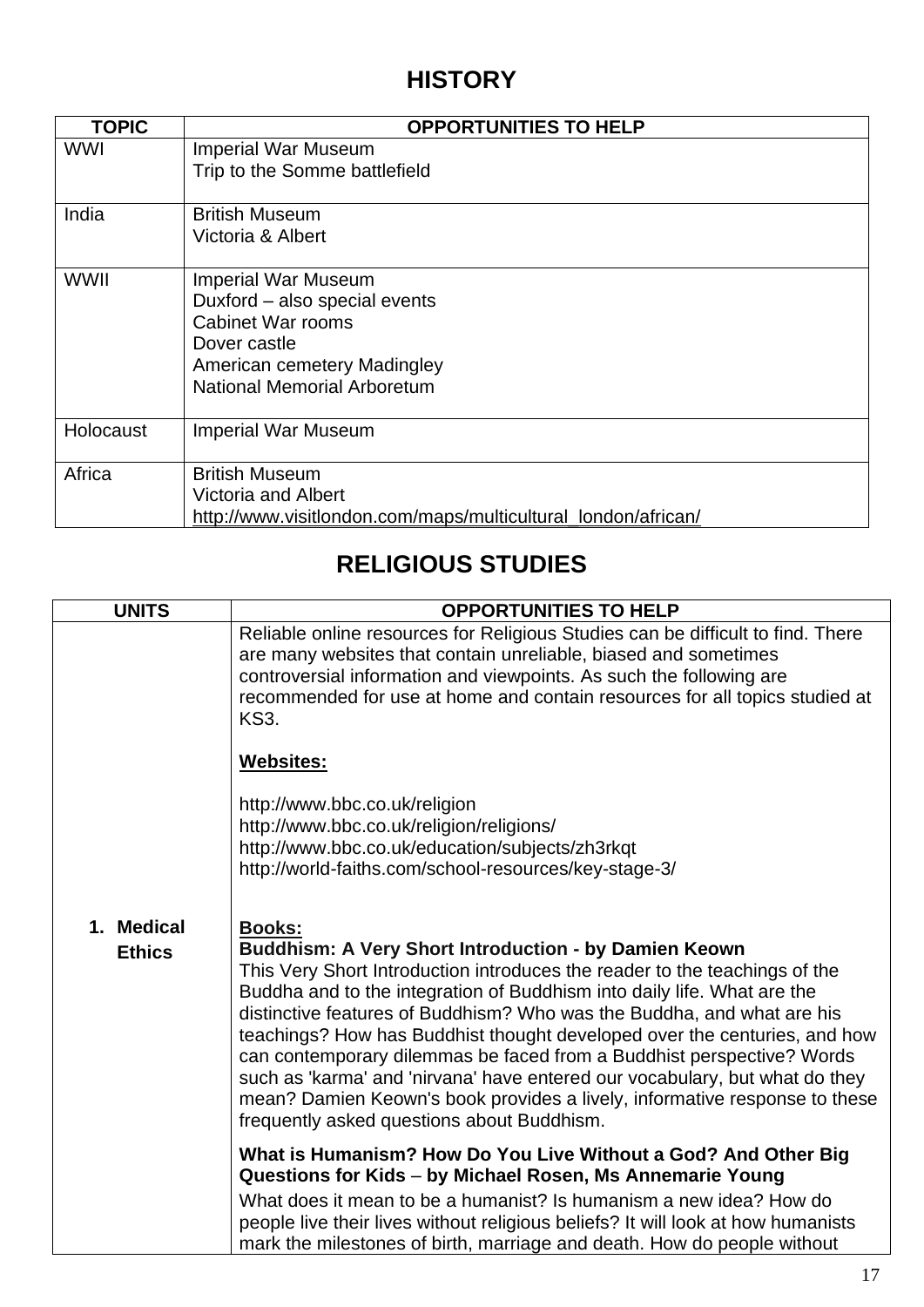|  | belief in God live moral and fulfilled lives, with respect for humankind and the<br>universe? A thought-provoking approach will encourage readers to think<br>about the big questions for themselves.                                                                                                                                                                                                                                                                                                                                                                                               |
|--|-----------------------------------------------------------------------------------------------------------------------------------------------------------------------------------------------------------------------------------------------------------------------------------------------------------------------------------------------------------------------------------------------------------------------------------------------------------------------------------------------------------------------------------------------------------------------------------------------------|
|  | Sophie's World - by Jostein Gaarder                                                                                                                                                                                                                                                                                                                                                                                                                                                                                                                                                                 |
|  | When 14-year-old Sophie encounters a mysterious mentor who introduces<br>her to philosophy, mysteries deepen in her own life. Why does she keep                                                                                                                                                                                                                                                                                                                                                                                                                                                     |
|  | getting postcards addressed to another girl? Who is the other girl? And who,<br>for that matter, is Sophie herself? To solve the riddle, she uses her new<br>knowledge of philosophy, but the truth is far stranger than she could have<br>imagined. A phenomenal worldwide bestseller, Sophie's World sets out to<br>draw teenagers into the world of Socrates, Descartes, Spinoza, Hegel and all<br>the great philosophers. A brilliantly original and fascinating story with many<br>twists and turns, it raises profound questions about the meaning of life and<br>the origin of the universe. |
|  | Television:<br>BBC One - The Big Questions (Sunday Mornings)<br><b>BBC One - Newsround (Daily)</b><br>BBC / Channel 4 - Daily News Bulletins                                                                                                                                                                                                                                                                                                                                                                                                                                                        |
|  |                                                                                                                                                                                                                                                                                                                                                                                                                                                                                                                                                                                                     |

## **COMPUTER SCIENCE**

|                                 | <b>OPPORTUNITIES TO HELP</b><br><b>UNIT</b>                                             |  |
|---------------------------------|-----------------------------------------------------------------------------------------|--|
| Human                           | The software we will be using for this topic is: http://appshed.com/                    |  |
| Computer                        |                                                                                         |  |
| Interfaces $-$                  | Students should consider the different ways they interact with technology               |  |
| Design and                      | when they are at home, at school or out and about and the different forms of            |  |
| develop an app                  | technology used such as touch screen, voice over, biometrics, RFID etc.                 |  |
| using                           |                                                                                         |  |
| JavaScript and<br><b>Blocky</b> |                                                                                         |  |
| Cryptography                    | A trip to Bletchley Park in Year 8 provides a strong foundation for this unit.          |  |
| and Encryption                  | Cryptography methods are tried and tested to find the weaknesses in different           |  |
|                                 | systems.                                                                                |  |
|                                 |                                                                                         |  |
|                                 | <b>Books:</b>                                                                           |  |
|                                 | Cryptography: A Very Short Introduction (Very Short Introductions) – Fred               |  |
|                                 | Piper                                                                                   |  |
|                                 | The GCHQ Puzzle Book - GCHQ                                                             |  |
|                                 | Everyday Cryptography: Fundamental Principles and Applications - Keith<br><b>Martin</b> |  |
|                                 |                                                                                         |  |
|                                 | <b>Useful websites:</b>                                                                 |  |
|                                 | http://www.tutorialspoint.com/cryptography/                                             |  |
|                                 | https://thebestypn.com/cryptography/                                                    |  |
|                                 |                                                                                         |  |
|                                 | Films:                                                                                  |  |
|                                 | Watch the Imitation Game gain a 'Hollywood' perspective of the art of                   |  |
|                                 | cryptography and to appreciate the work of Alan Turing                                  |  |
| <b>Text Based</b>               | Download Python: https://www.python.org/downloads/                                      |  |
| Programming                     |                                                                                         |  |
| using Python -<br>Part 2        | Websites containing tutorials and programming tasks:<br>http://www.pythonschool.net/    |  |
|                                 |                                                                                         |  |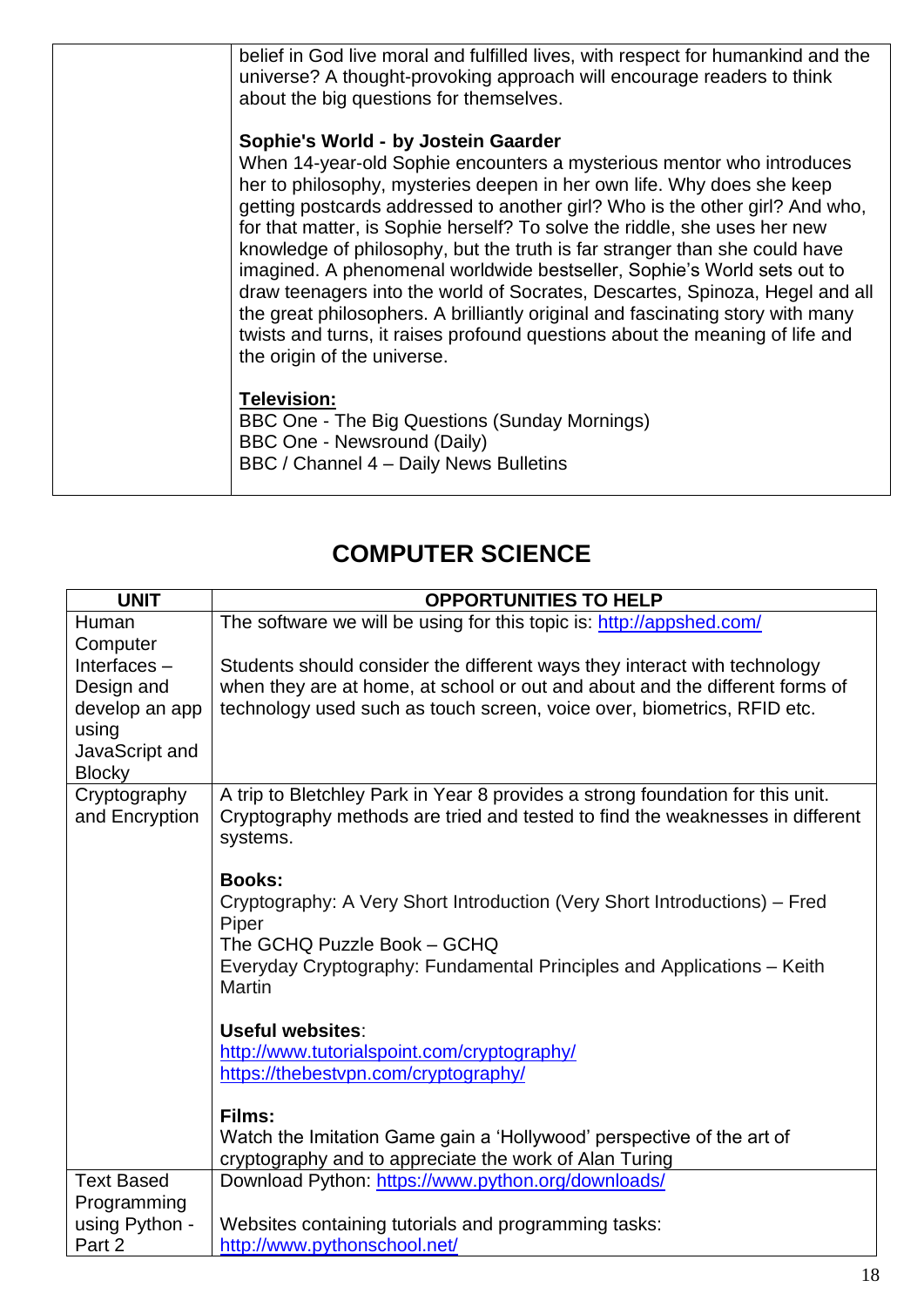|                                                             | https://www.codecademy.com/                                                                                                                                                                                                                      |
|-------------------------------------------------------------|--------------------------------------------------------------------------------------------------------------------------------------------------------------------------------------------------------------------------------------------------|
| Artificial<br>Intelligence<br>and Ethics                    | It is important that your daughter has a good understanding of the current<br>developments in this area. The BBC technology pages are particularly useful:                                                                                       |
|                                                             | https://www.bbc.co.uk/search?q=artificial+intelligence                                                                                                                                                                                           |
|                                                             | Highlight the controversial issues raised by the use of AIs in different sectors<br>from medicine through to manufacturing and appreciate the benefits and<br>drawbacks that AI brings.                                                          |
|                                                             | https://io9.gizmodo.com/why-asimovs-three-laws-of-robotics-cant-protect-us-<br>1553665410<br>https://www.bbc.co.uk/news/technology-26147990                                                                                                      |
| Object                                                      | The software we will be using for this topic is:                                                                                                                                                                                                 |
| orientation with<br>Java +                                  | https://www.greenfoot.org/overview                                                                                                                                                                                                               |
| Greenfoot                                                   | This website contains tutorials and examples that your daughter can follow<br>and practise from.                                                                                                                                                 |
| Environmental<br>Impact of<br>Technology<br>and the Digital | This unit exposes the harsh environmental impact that toxic e-waste creates<br>and unveils the digital divide from a geographical, economical, age and<br>gender perspective.                                                                    |
| <b>Divide</b>                                               | Reggie Yates has produced an excellent BBC documentary titled 'The Insider'<br>highlighting the environmental impact of e-waste at a site in Ghana called<br>Agbobloshie. There are also multiple newspaper articles that are useful to<br>read: |
|                                                             | https://www.theguardian.com/environment/gallery/2014/feb/27/agbogbloshie-<br>worlds-largest-e-waste-dump-in-pictures<br>https://www.bbc.co.uk/news/science-environment-24994209                                                                  |

## **MUSIC**

| <b>UNIT</b>    | <b>OPPORTUNITIES TO HELP</b>                                                |
|----------------|-----------------------------------------------------------------------------|
| 1, 2           | <b>Websites:</b>                                                            |
| $20th$ century | www.classicalmusic.about.com                                                |
| music          | http://library.thinkquest.org/15413/history/history-mod.htm                 |
|                | <b>Visits:</b>                                                              |
|                | • 'Edward Elgar Museum' the birthplace of the great English composer        |
|                | Edward Elgar, located in Worcester.                                         |
|                | <b>Books, TV &amp; Films:</b>                                               |
|                | http://journals.cambridge.org/action/displayJournal?jid=TCM<br>$\bullet$    |
|                | Magazines such as Q, Rock band, mojo                                        |
|                | Listening                                                                   |
|                | Listen to any music from the composers below. Radio 3 might be<br>$\bullet$ |
|                | a starting point or the CCHS cd collection.                                 |
|                | Use itunes or spotify as a way in to listening<br>$\bullet$                 |
|                | Access radio 3 or itunes' free podcasts                                     |
|                | Research composers such as - Glass, Reich, Cage, Schoenberg,                |
|                | Webern, Berg, Nyman, Adams, Ives                                            |
|                |                                                                             |
| 3. Pop Song    | <b>Websites:</b>                                                            |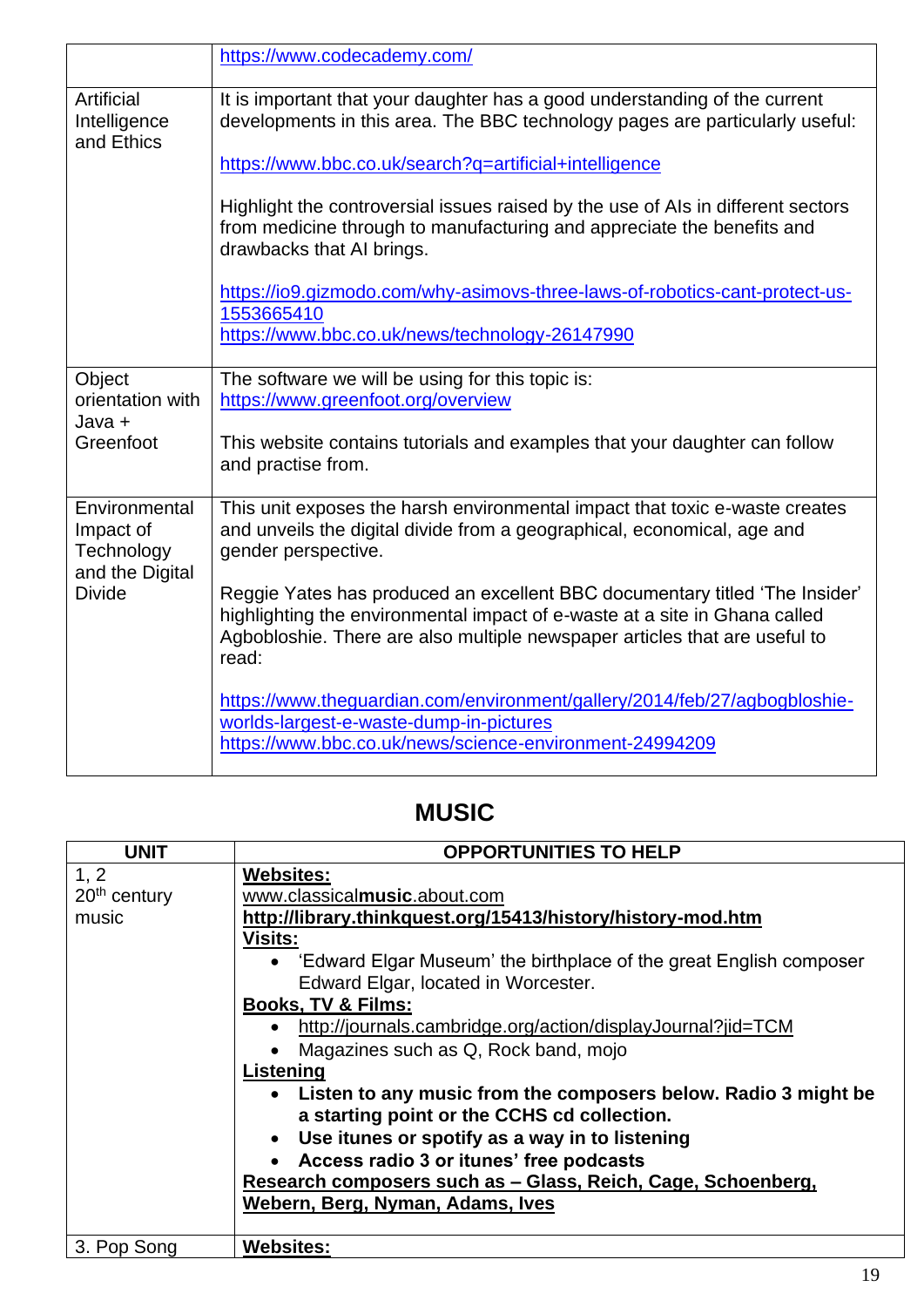|                        | http://www.pop-music.com                                                     |
|------------------------|------------------------------------------------------------------------------|
|                        | http://www.bbc.co.uk/music/genres/popandchart                                |
|                        | http://www.bbc.co.uk/learningzone/clips/composing-a-pop-song/5337.html       |
|                        | http://www.bbc.co.uk/learningzone/clips/harmonising-a-pop-song/4891.html     |
|                        | BBC Learning Zone Class Clips – this section of the BBC website has an       |
|                        | extensive range of video clips to aid pop song writing.                      |
|                        | <b>Visits</b>                                                                |
|                        | Go to a Music festival                                                       |
|                        | http://www.efestivals.co.uk/                                                 |
|                        | <b>Listening</b>                                                             |
|                        | www.xfm.co.uk<br>$\bullet$                                                   |
|                        | FreeRadio.tv/Radio+Pop+Music                                                 |
|                        | Access itunes free podcasts                                                  |
|                        | Spotify for free music<br>$\bullet$                                          |
| 4.                     | <b>Website</b>                                                               |
| <b>Music and Media</b> | BBC website has many useful links                                            |
|                        | Musicians vs record companies - who owns the music?                          |
|                        | http://www.musicforthemedia.com/mftm/                                        |
|                        | http://www.mediamusicuk.com/                                                 |
|                        | <b>Software</b>                                                              |
|                        | Cubase, Sibelius, Reason, Logic are great programs for getting into the      |
|                        | composing side of music and media                                            |
|                        | <b>Visits:</b>                                                               |
|                        | Going to concerts is an excellent, stimulating and inspiring way of being    |
|                        | absorbed in musical life. One can learn an awful lot from watching a         |
|                        | professional orchestra and ensemble. The LSO, RPO, RCM are                   |
|                        | exceptional orchestra who perform worldwide. Try and see a concert or two    |
|                        | in London at one of the following venues:                                    |
|                        | <b>Royal Festival Hall</b>                                                   |
|                        | Queen Elizabeth Hall                                                         |
|                        | <b>Wigmore Hall</b>                                                          |
|                        | Albert Hall (esp the Prom season. Tickets come as cheap as a few pounds!)    |
|                        | The Barbican                                                                 |
| Performance            | <b>Support</b>                                                               |
|                        | Practise throughout the holidays and listening to professional recordings of |
|                        | the same instrument.                                                         |
|                        | <b>Visits</b>                                                                |
|                        | Going to performance recitals to hear professionals play your chosen         |
|                        | instrument.                                                                  |
| Composition            | <b>Activities</b>                                                            |
|                        | Have a go at composing some short pieces maybe a verse or a chorus           |
|                        | to a song.                                                                   |
|                        | Learn the basics of notes names and time – signatures and key                |
|                        | signatures.                                                                  |
|                        |                                                                              |
|                        | <b>Books</b>                                                                 |
|                        | <b>Understanding Music Theory - Goldberger</b>                               |
|                        | Theory Time grade 3,4,5 - David Turnbull                                     |
|                        |                                                                              |
|                        | For all of the above maybe a Music Summer Course might be an idea try        |
|                        | <u>visiting:</u>                                                             |
|                        |                                                                              |
|                        | http://www.summer-schools.info/cgi-bin/course.cgi?Theme=music                |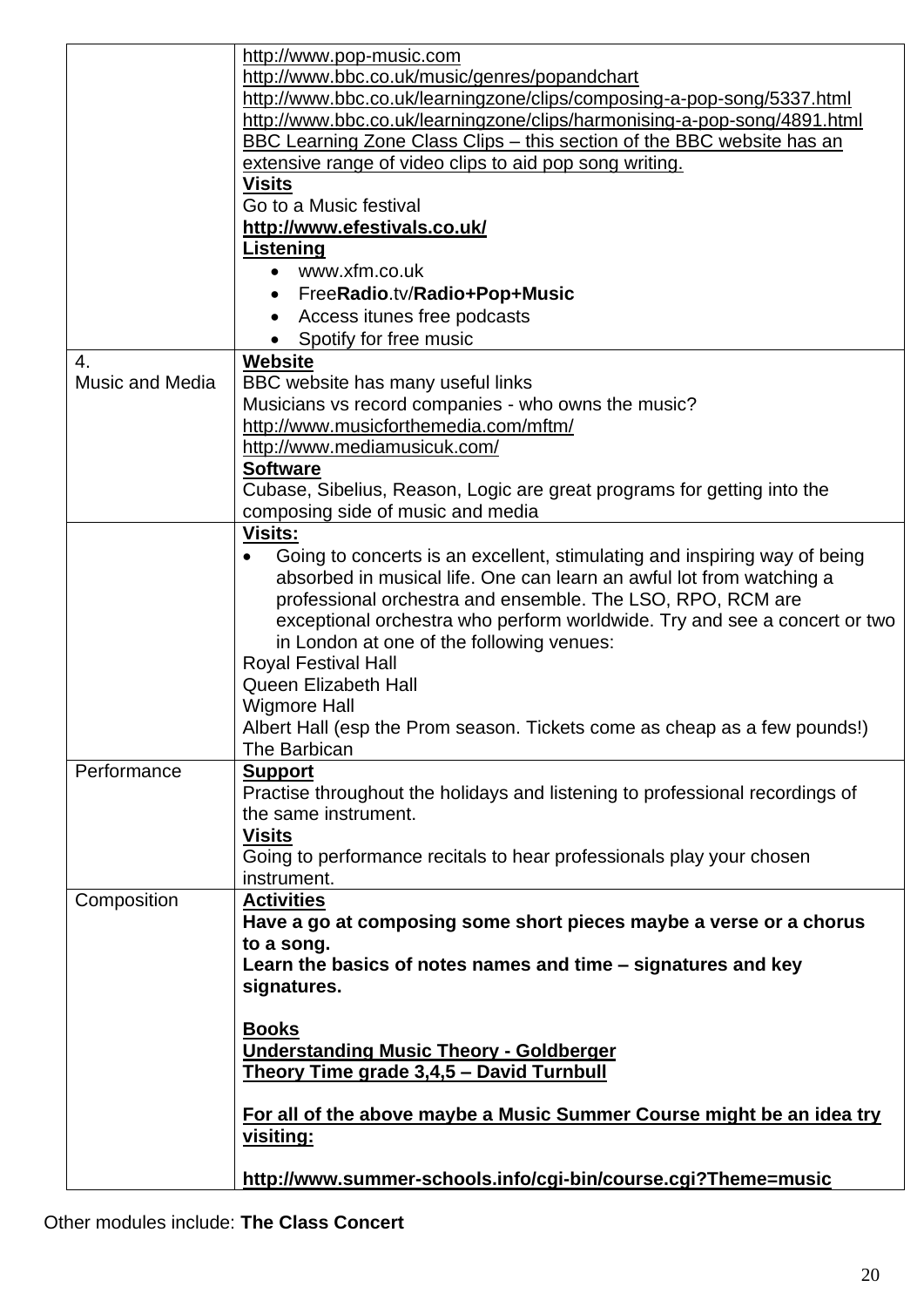## **PHYSICAL EDUCATION**

| <b>UNIT</b> | OPPORTUNITIES TO HELP - (clubs are just examples - there are many<br>others)                                                                                                                                                                                                                                                                                                                                       |
|-------------|--------------------------------------------------------------------------------------------------------------------------------------------------------------------------------------------------------------------------------------------------------------------------------------------------------------------------------------------------------------------------------------------------------------------|
| 1. Netball  | Websites:<br>www.mavericksnetball.co.uk<br>www.englandnetball.co.uk<br>www.netballeast.org.uk<br>www.east-essex-county-netball.co.uk<br>www.netballfun.com<br>www.intosport.com<br>www.gc2018.com - Commonwealth Games<br>www.chelmsfordjuniornetballleague.co.uk                                                                                                                                                  |
|             | <u>Visits:</u><br>Watch Mavericks at the University of Herts and/or other Superleague Netball<br>Teams<br>Watch England Netball – check website for dates.                                                                                                                                                                                                                                                         |
|             | Clubs:<br>Eastwood Netball Club - Philippa Pitts (01702) 528919<br>www.eastwoodnetballclub.co.uk<br>Brookshaw Netball Club - Trina Ayre 07729606782<br>Chelmsford Netball Club - contact@chelmsford-juniors-nc.org.uk<br>Conquerors Netball Club - Carol Clark (01245) 466726<br>Manor Netball Club - Tracy Reason www.pitchero.com/clubs/manornetballclub                                                         |
|             | TV & Internet:<br>Sky Sports - Superleague and National Netball matches shown regularly.<br>- ANZ Netball League<br>- Use youtube to watch matches as well as videos of different skills and<br>drills.                                                                                                                                                                                                            |
|             | <b>Activities:</b><br>Watch Netball games on the TV or live.<br>Practise your netball skills, throwing, catching and shooting.<br>Practise your movement skills, sprinting, changing direction and jumping.<br>$\bullet$<br>Help at the Year 6 Netball sessions in the summer term.<br>Umpire at training and in lessons.<br>$\bullet$                                                                             |
| 2. Hockey   | Websites:<br>www.englandhockey.co.uk<br>www.greatbritainhockey.co.uk<br>www.gc2018.com - Commonwealth Games<br>www.essexcha.com - Essex Hockey                                                                                                                                                                                                                                                                     |
|             | Clubs:<br>Chelmsford Hockey Club - www.chelmsfordhc.org.uk<br>Brentwood Hockey Club - www.pitchero.com/clubs/brentwoodhockeyclub<br>Basildon Hockey Club - www.pitchero.com/clubs/basildonhockeyclub<br>Southend Hockey Club - www.southendhc.com<br>Colchester Hockey Club - www.colchesterhc.org.uk<br>Old Loughtonians Hockey Club - www.oldloughtonians.co.uk<br>Upminster Hockey Club - www.upminsterhc.co.uk |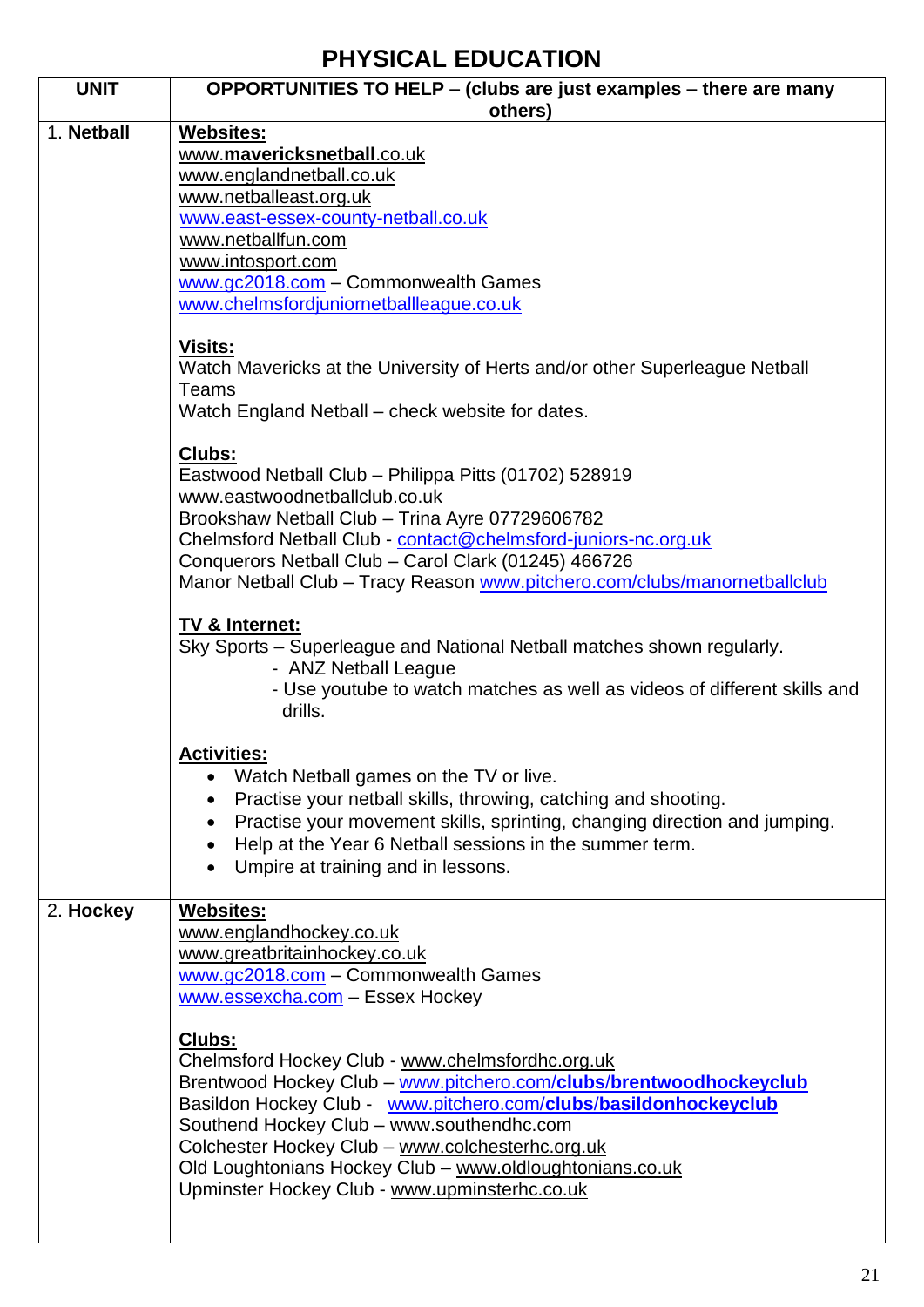|                         | <b>Activities:</b><br>Practise dribbling a ball with your stick in & out of cones.<br>$\bullet$<br>Practice taps up on your stick.<br>$\bullet$<br>Practise your V-drag at speed.<br>$\bullet$                                                                                                                                                                                                                                                                                                                                                        |
|-------------------------|-------------------------------------------------------------------------------------------------------------------------------------------------------------------------------------------------------------------------------------------------------------------------------------------------------------------------------------------------------------------------------------------------------------------------------------------------------------------------------------------------------------------------------------------------------|
|                         | Practise your hitting and pushing on the move.<br>$\bullet$<br>Help at Year 6 taster sessions in the Summer term.<br>$\bullet$<br>Umpire at training and in lessons.<br>Help run a lunchtime Hockey club.                                                                                                                                                                                                                                                                                                                                             |
| 3.<br><b>Swimming</b>   | Websites:<br>www.britishswimming.org<br>www.eastswimming.org<br>www.essexswimming.org<br>www.bbc.co.uk/swimming<br>www.gc2018.com - Commonwealth Games<br>www.swimming.org/synchro<br>www.bbc.co.uk/sport/synchronised-swimming                                                                                                                                                                                                                                                                                                                       |
|                         | Clubs:<br>Basildon Phoenix SC - www.phoenixbasildonsc.org<br>Chelmsford SC - www.chelmsfordswimmingclub.org.uk<br>Colchester SC - www.colchesterswimming.com/<br>Runnymede SC - www.runnymedeswimmingclub.com<br>Witham Dolphins - www.witham-dolphins.org.uk<br>Woodham SC - www.woodhamswimmingclub.org.uk<br>Brentwood SC - www.brentwoodswimmingclub.co.uk<br>Synchro Club - chelmsfordcityswimmingclub.org.uk/sections/synchronised-<br>swimming                                                                                                 |
|                         | <b>Activities:</b><br>You should be able to swim at least 100m on your front and back with good<br>technique.<br>Go swimming regularly as a family.<br>Join a club or attend lessons.<br>$\bullet$<br>Practise your swimming techniques especially Breaststroke and Butterfly.<br>Practise your tumble turns & treading water for at least 1 minute.<br>$\bullet$<br>Help out at CCHS swimming galas.<br>٠<br>Practise your synchronised swimming skills.<br>$\bullet$<br>Watch synchronised swimming routines online.<br>Help at Improvers Swimming. |
| 4.<br><b>Gymnastics</b> | <b>Websites:</b><br>www.eastgymnastics.org.uk<br>www.british-gymnastics.org<br>www.glasgow2018.com/sports/gymnastics - European Championships<br>www.gc2018.com - Commonwealth Games                                                                                                                                                                                                                                                                                                                                                                  |
|                         | Clubs:<br>South Essex Gymnastics Club - www.southessexgym.co.uk<br>Chelmsford Gymnastics Club - www.chelmsfordgymnasticsclub.org<br>Colchester Gymnastics Club - www.colchestergymnastics.com<br>Carousel Gymnastic Club - www.carouselschoolofgymnastics.co.uk                                                                                                                                                                                                                                                                                       |
|                         | <b>Books, TV &amp; Films:</b>                                                                                                                                                                                                                                                                                                                                                                                                                                                                                                                         |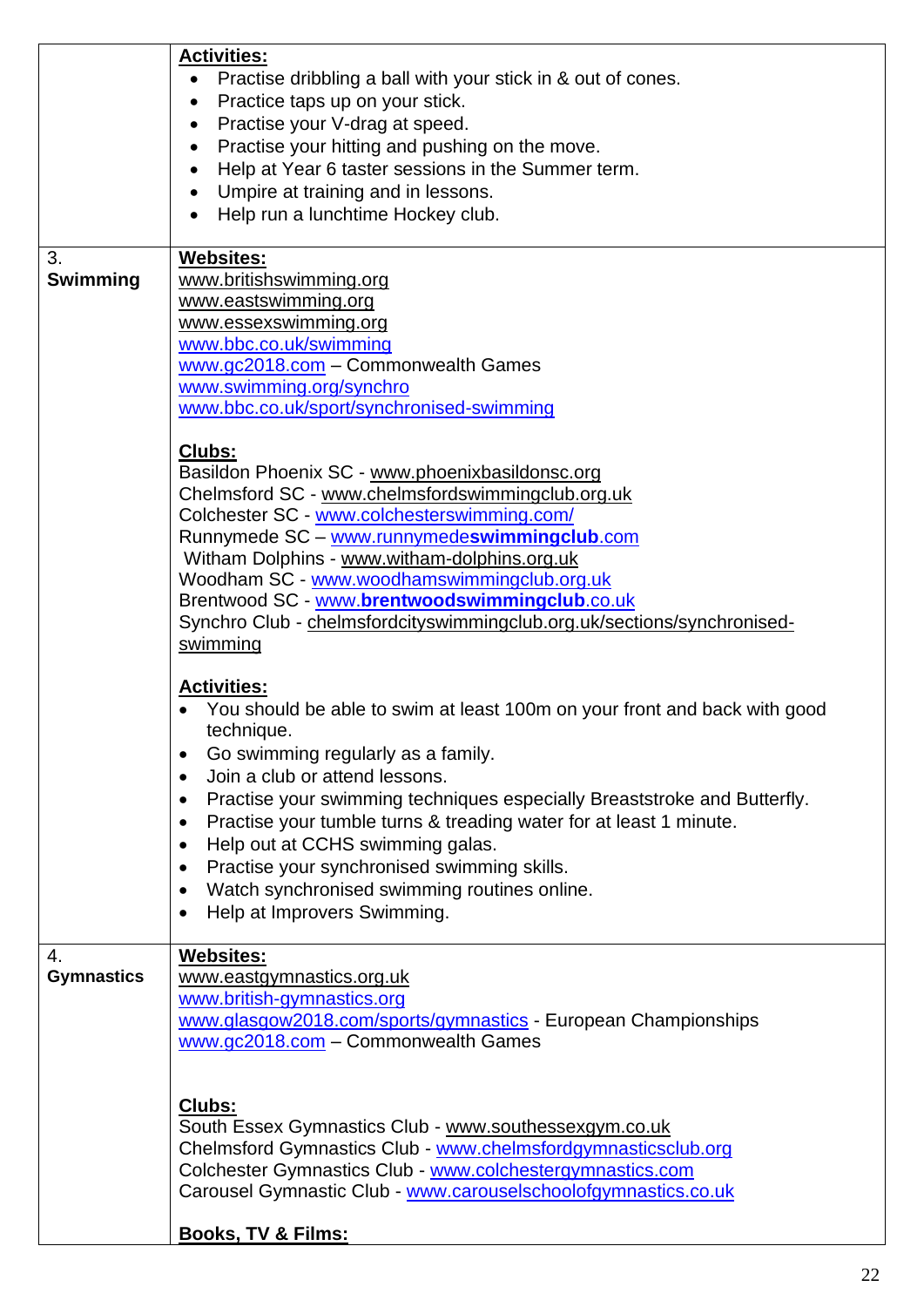|              | Watch Olympic, World & European Championships coverage on the TV.<br>Watch youtube videos of skills and routines.                                                                                                                                                                                                                                                                                                                                                                                                            |
|--------------|------------------------------------------------------------------------------------------------------------------------------------------------------------------------------------------------------------------------------------------------------------------------------------------------------------------------------------------------------------------------------------------------------------------------------------------------------------------------------------------------------------------------------|
|              | <b>Activities:</b><br>Practise your forward and backward rolls – vary ways into and out of<br>$\bullet$<br>them.                                                                                                                                                                                                                                                                                                                                                                                                             |
|              | Practise your handstands, headstands, cartwheels, arabsprings and<br>walkovers.                                                                                                                                                                                                                                                                                                                                                                                                                                              |
|              | Improve your flexibility by stretching every day.<br>Improve your core strength with Pilates or various exercises.<br>$\bullet$<br>Improve your posture by sitting and standing correctly – No slouching.<br>$\bullet$<br>Join a cheerleading club and use your gymnastic skills in a different way.                                                                                                                                                                                                                         |
| 5. Dance     | <b>Websites:</b><br>www.yell.com > Essex > Dancing Schools<br>www.sadlerswells.com<br>http://new-adventures.net/<br>www.rambertschool.com<br>www.northernballet.com                                                                                                                                                                                                                                                                                                                                                          |
|              | Films & TV:<br><b>Billy Elliot</b><br>Swan Lake – Matthew Bourne version and English Ballet<br><b>Strictly Come Dancing</b><br>Watch BBC Young Dancer - BBC4                                                                                                                                                                                                                                                                                                                                                                 |
|              | <b>Activities:</b><br>Join clubs and attend classes.<br>$\bullet$<br>• Practise your school dances at home.<br>Improve your flexibility by stretching every day.<br>Listen to music and count the 8 beats.<br>Audition for the CCHS Dance Show<br>Analyse choreography of other dance shows and use ideas for own<br>dances.<br>Watch Dance performances live.                                                                                                                                                               |
| 6. Athletics | <u>Websites:</u><br>www.englandathletics.org<br>www.ukathletics.net<br>www.esaa.net<br>www.london2012.com<br>www.rio2016.com/en<br>www.diamondleagues.com/home<br>www.gc2018.com - Commonwealth Games                                                                                                                                                                                                                                                                                                                        |
|              | Clubs:<br><b>Chelmsford Athletics Club -</b><br>http://chelmsfordathleticsclub.hitssports.com/default.aspx<br>Basildon Athletics Club - www.basildonathleticsclub.com<br>Braintree & District Athletics Club - www.braintreeanddistrictac.co.uk<br>Colchester and Tendering Athletics Club - www.cat-ac.co.uk<br>Colchester Harriers Athletic Club - email lynn.holden@btinternet.com<br>Newham & Essex Beagles Club - www.newhamandessexbeagles.co.uk<br>Havering & Mayesbrook Athletics Club - www.havering-mayesbrook.org |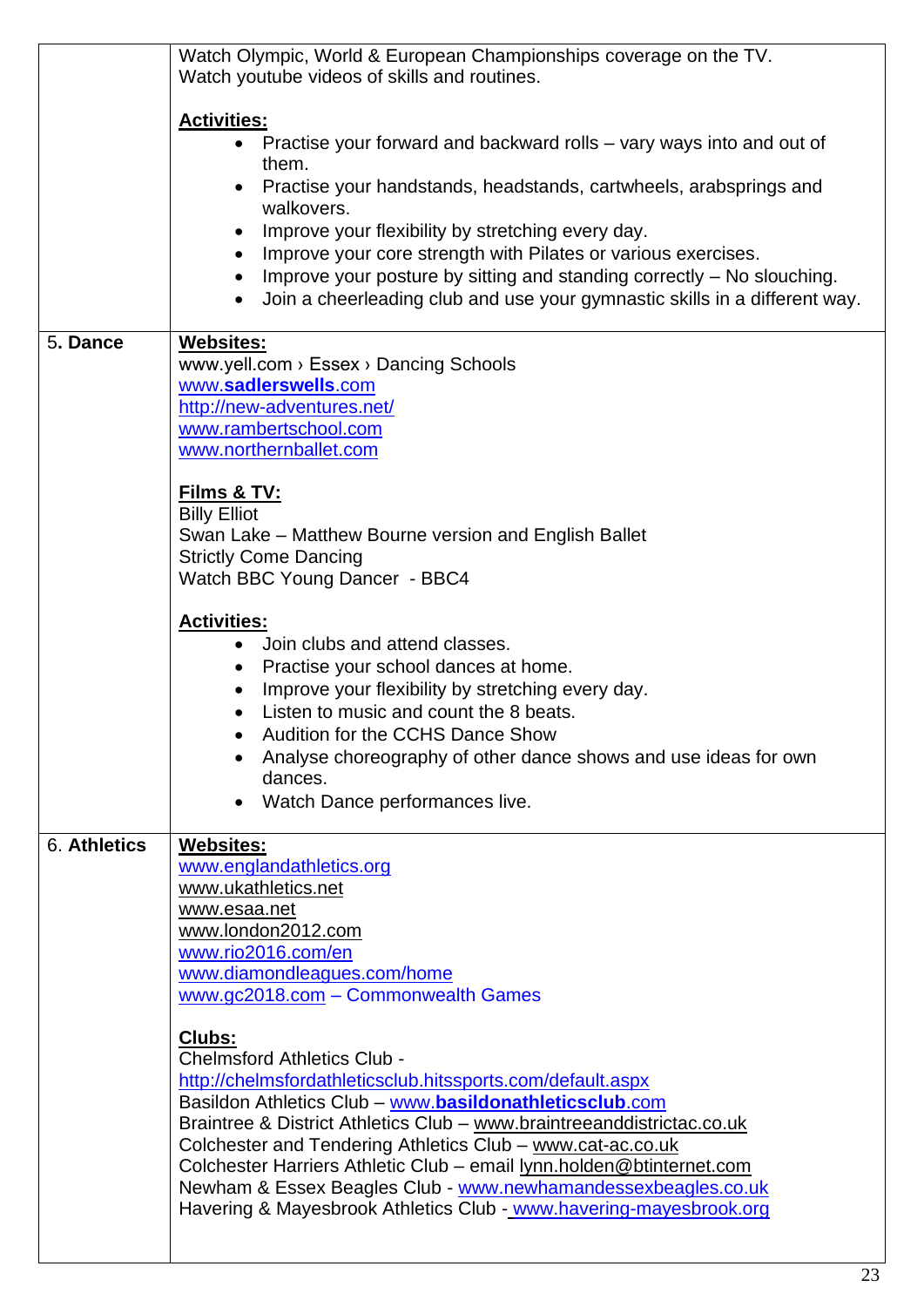|                 | TV:<br>Coverage on BBC and other channels of Athletics.<br>Coverage of the World Championships, Paralympics, Olympics and<br>Commonwealth Games etc.<br>Coverage of the ESAA Track and Field Championships<br>Coverage with Vinco – online<br>Watch Diamond League competitions on BBC                                                                                                                                                                                                                                                                                                                                                                                                                                                                                                                                                                                                                                                                                                                                                                                                          |
|-----------------|-------------------------------------------------------------------------------------------------------------------------------------------------------------------------------------------------------------------------------------------------------------------------------------------------------------------------------------------------------------------------------------------------------------------------------------------------------------------------------------------------------------------------------------------------------------------------------------------------------------------------------------------------------------------------------------------------------------------------------------------------------------------------------------------------------------------------------------------------------------------------------------------------------------------------------------------------------------------------------------------------------------------------------------------------------------------------------------------------|
|                 | <b>Activities:</b><br>Join a club outside of school.<br>$\bullet$<br>Go to watch Athletic competitions at your local club.<br>$\bullet$<br>Practise your running technique for sprinting starts and jumping skills.<br>$\bullet$<br>Practise throwing a tennis ball like a javelin.<br>$\bullet$<br>Improve your flexibility, power and speed.<br>$\bullet$<br>Practise your discus technique with a cloth.<br>$\bullet$<br>Attend Athletics training at school regularly in the Winter and Summer.<br>$\bullet$<br>Help at Year 6 taster sessions in the Summer.                                                                                                                                                                                                                                                                                                                                                                                                                                                                                                                               |
| 7. Tennis       | Websites:<br>www.bbc.co.uk/sport/tennis<br>www.lta.org.uk<br>www.intosport.com<br>Clubs:<br>Brentwood Lawn Tennis Club - http://www.brentwood-tennis-club.co.uk/<br>Brentwood Hardcourt Tennis Club - www.brentwoodtennis.co.uk<br>Chelmsford Tennis Clubs - www.grovetennisclub.co.uk/juniors<br>- www.chelmsfordianstennis.co.uk<br>Marconi Tennis Club - piersnigthingale@hotmail.com Mob: 07795384027<br>Braintree Lawn Tennis Club - www.braintreeltc.co.uk<br>Wivenhoe Tennis Club - www.wivenhoetennis.org.uk<br>Great Baddow Lawn Tennis Club - www.greatbaddowltc.co.uk<br>TV:<br>BBC coverage of Wimbledon & Davis Cup<br>Sky TV and Eurosport coverage of Tennis Grand Slams<br><b>Activities:</b><br>Play tennis as a family or with your friends or siblings.<br>Practise your strokes and serve against a wall.<br>$\bullet$<br>Join a club or attend lessons.<br>$\bullet$<br>Ensure you know how to win points in both a singles and doubles match,<br>$\bullet$<br>plus score correctly and in the correct order.<br>Play in the school tournament and practise at lunchtimes. |
| 8.              | Websites:                                                                                                                                                                                                                                                                                                                                                                                                                                                                                                                                                                                                                                                                                                                                                                                                                                                                                                                                                                                                                                                                                       |
| <b>Rounders</b> | www.roundersengland.co.uk/play/rounders-in-your-area<br>www.letsplayrounders.com<br><b>Clubs</b><br>Chelmsford area - Lauren.neve@activeessex.org<br>Southend area - kevinread@southend.gov.uk<br><b>Activities:</b><br>Practise throwing and catching skills.                                                                                                                                                                                                                                                                                                                                                                                                                                                                                                                                                                                                                                                                                                                                                                                                                                  |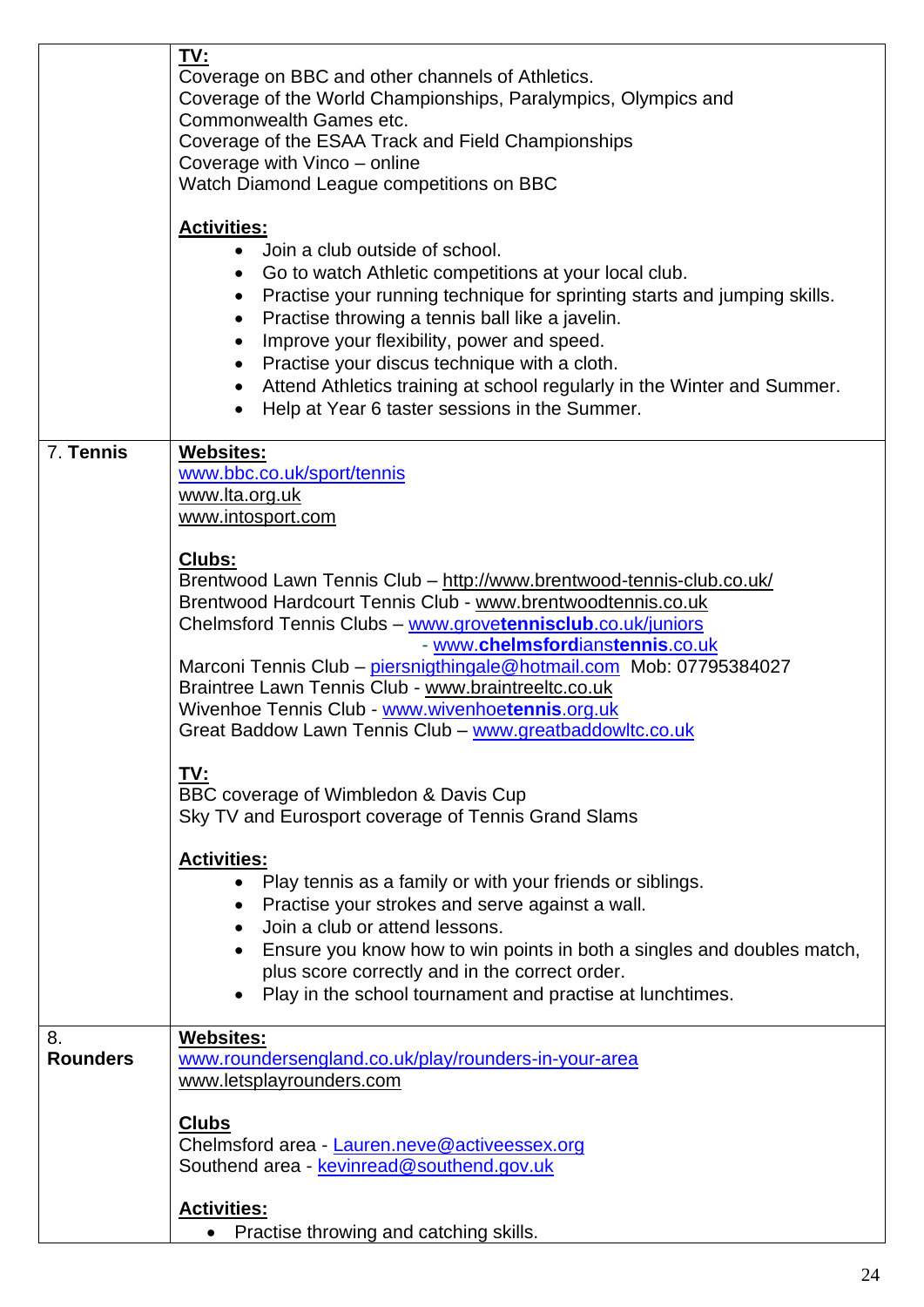|                 | Play Rounders as a family.<br>$\bullet$<br>Join a club inside or outside of school.                                                 |
|-----------------|-------------------------------------------------------------------------------------------------------------------------------------|
|                 | Help run Rounders club at school.                                                                                                   |
|                 |                                                                                                                                     |
| 9. Football     | Websites:                                                                                                                           |
|                 | www.essexfa.com                                                                                                                     |
|                 | www.thefa.com/womens                                                                                                                |
|                 |                                                                                                                                     |
|                 | <b>Visits:</b>                                                                                                                      |
|                 | Trip to Women's FA Cup Final                                                                                                        |
|                 | Clubs:                                                                                                                              |
|                 | Chelmsford City Ladies FC - www.chelmsfordcityladiesfc.co.uk                                                                        |
|                 | <b>Colchester Town Ladies FC -</b>                                                                                                  |
|                 | www.clubwebsite.co.uk/colchestertownladiesfootballclub                                                                              |
|                 | <b>Colchester United Ladies FC -</b>                                                                                                |
|                 | www.clubwebsite.co.uk/colchestertowngirlsfootballteams/Home<br>Brentwood Town Ladies FC- www.pitchero.com/clubs/brentwoodtownladies |
|                 | Writtle Minors Girls FC - www.clubwebsite.co.uk/writtleminorsgirls                                                                  |
|                 |                                                                                                                                     |
|                 | TV:                                                                                                                                 |
|                 | Football coverage is on lots of TV channels                                                                                         |
|                 | <b>Activities:</b>                                                                                                                  |
|                 | Practise dribbling with the ball.<br>$\bullet$                                                                                      |
|                 | Practise shooting and passing the ball against a wall or with someone.                                                              |
|                 | Watch live matches locally or at professional clubs.                                                                                |
|                 | Join a local club.                                                                                                                  |
|                 | Help out at Football club and coach younger students.                                                                               |
|                 |                                                                                                                                     |
| 10.             | <b>Introduction</b>                                                                                                                 |
| <b>Handball</b> | Handball is a team sport played by two male or female teams consisting of seven                                                     |
|                 | players (6 fielders and 1 goalie) each. The players are allowed to handle and throw                                                 |
|                 | the ball using their hands, but they must not touch the ball with their feet. The                                                   |
|                 | objective of the game is to score and avoid getting goals. The team that scores more                                                |
|                 | goals in a given period of time wins the match. The game is played at a very high                                                   |
|                 | speed and body contact is permitted. As a result, Fair Play has a central importance.                                               |
|                 |                                                                                                                                     |
|                 | Websites:                                                                                                                           |
|                 | www.englandhandball.com                                                                                                             |
|                 | www.britishhandball.com                                                                                                             |
|                 |                                                                                                                                     |
|                 | <b>Activities:</b>                                                                                                                  |
|                 |                                                                                                                                     |
|                 | Watch Handball on the television and online.                                                                                        |
|                 | Practise your throwing and shooting skills against a wall or with a friend.                                                         |
| 11.             | Introduction:                                                                                                                       |
| Tag-Rugby       | TAG Rugby is a safe, fun and exciting form of non-contact rugby suitable for both                                                   |
|                 | males and females of all age groups and abilities. There are no scrums, line-outs                                                   |
|                 | or tackling allowed in TAG Rugby and the game can be played and enjoyed by                                                          |
|                 | both beginners and experienced players alike.                                                                                       |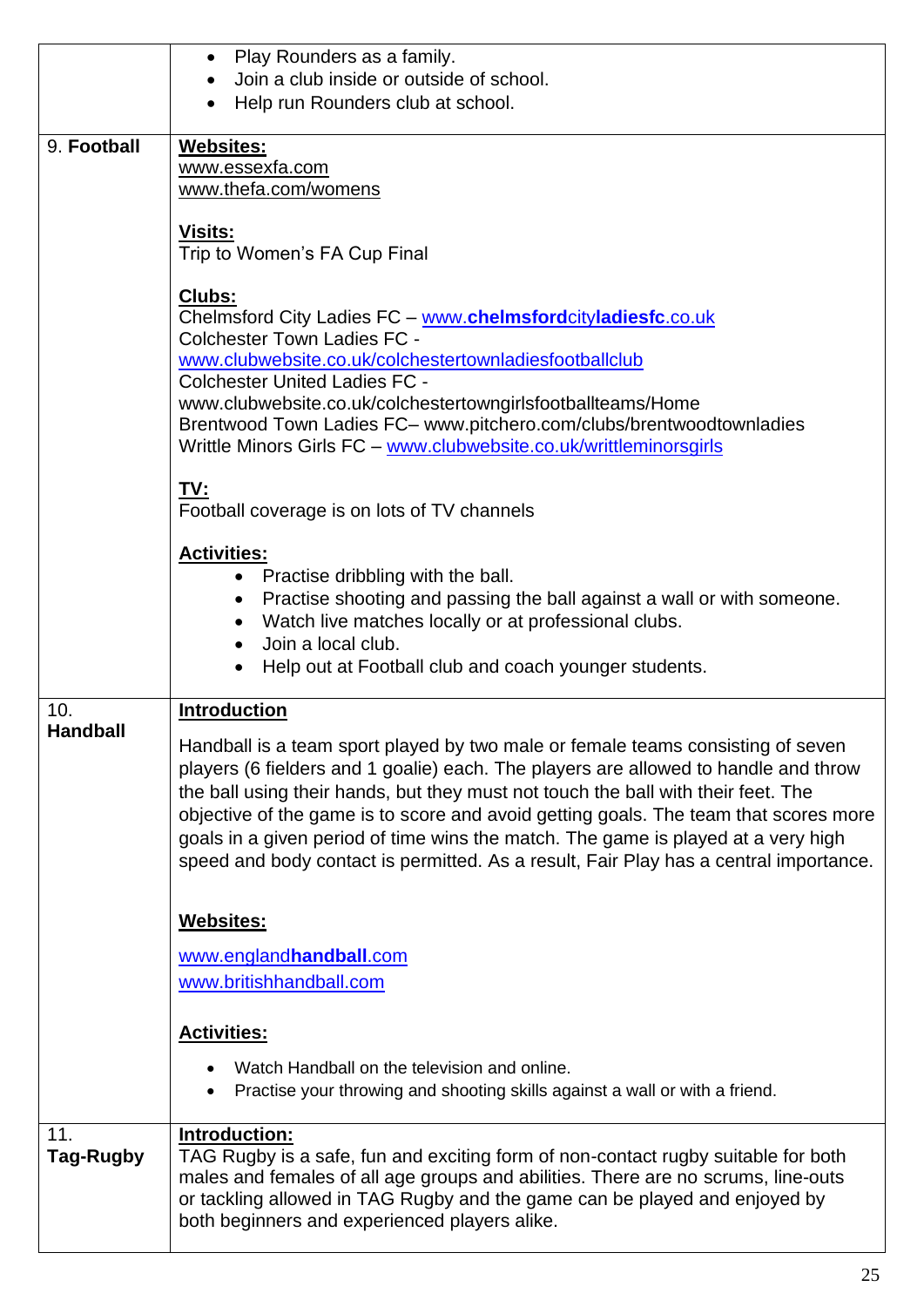|                                                               | <b>Websites:</b><br>www.tagrugbyevents.org<br>www.englandtouch.org.uk/<br><b>Activities:</b><br>Play 'IT' or 'Tag' to practise your chasing and agility skills.                                                                                                                                                                                                                                                                                                                                                                                                                  |
|---------------------------------------------------------------|----------------------------------------------------------------------------------------------------------------------------------------------------------------------------------------------------------------------------------------------------------------------------------------------------------------------------------------------------------------------------------------------------------------------------------------------------------------------------------------------------------------------------------------------------------------------------------|
|                                                               | Practise your throwing and catching skills.<br>Join a local team or look for events in your area.                                                                                                                                                                                                                                                                                                                                                                                                                                                                                |
| 12.<br>Lacrosse                                               | Introduction:<br>Women's lacrosse teams use netted sticks to carry, throw, and shoot a ball along a<br>field in an effort to score goals. A goal counts as one point and is scored when the<br>ball completely crosses the opposing goal line between the posts and under the<br>crossbar. The team scoring the greater number of goals in the allotted time wins<br>the game.                                                                                                                                                                                                   |
|                                                               | <b>Websites:</b><br>www.englishlacrosse.co.uk<br>www.englishlacrosse.co.uk/club-finder                                                                                                                                                                                                                                                                                                                                                                                                                                                                                           |
|                                                               | <b>Activities:</b><br>Watch Lacrosse games on the TV and online.<br>Use youtube and the internet to watch videos of skills and drills.<br>Practise your throwing, catching, movement skills.                                                                                                                                                                                                                                                                                                                                                                                     |
| 13.<br><b>General</b><br><b>Fitness &amp;</b><br><b>Sport</b> | <b>Websites:</b><br>www.bbc.co.uk/sport<br>www.bbc.co.uk/sportacademy<br>www.uksports.org.uk<br>www.bbc.co.uk/schools<br>www.sportengland.org<br>www.uksport.gov.uk<br>www.youthsporttrust.org<br>www.britishsports.com<br>www.london2012.com<br>www.rio2016.com/en<br>www.gc2018.com - Commonwealth Games                                                                                                                                                                                                                                                                       |
|                                                               | Books & TV<br>Watch the Tour De France<br>Watch various International Sports events<br>Biographies of famous sports people such as Jessica Ennis-Hill.                                                                                                                                                                                                                                                                                                                                                                                                                           |
|                                                               | <b>Activities:</b><br>Improve overall fitness through different types of aerobic activities e.g.<br>$\bullet$<br>Cycling, Swimming, Running.<br>Participate as a family in sports and activities.<br>Participate in charity events<br>$\bullet$<br>Commit to your teams/clubs.<br>Attend outside sport courses, lessons and clubs.<br>$\bullet$<br>Should be able to run/swim for at least 20min.<br>$\bullet$<br>Improve your core strength through yoga or Pilates.<br>Use exercise to relax and/or to socialise with others.<br>Increase flexibility by stretching regularly. |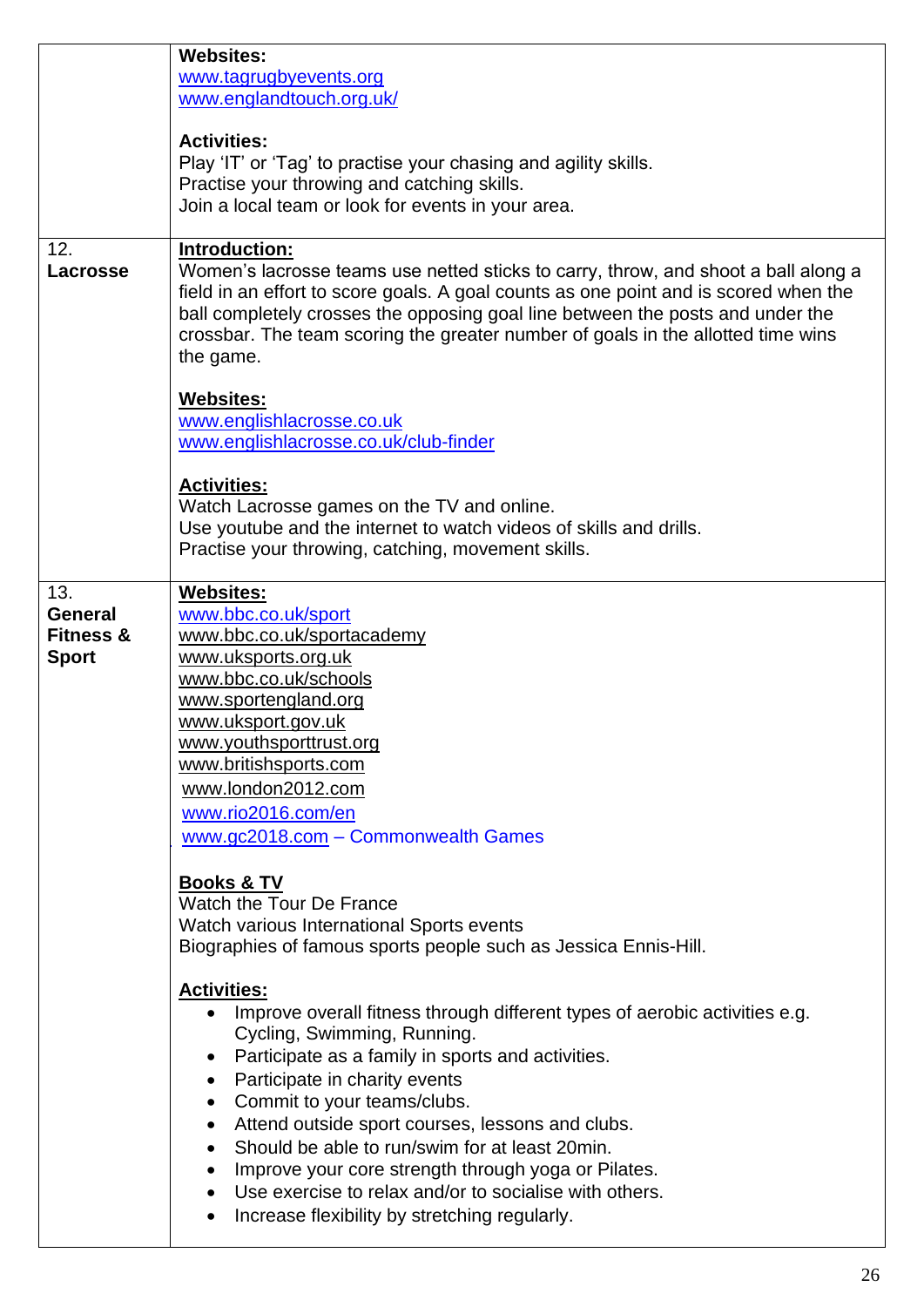#### **PE Parental Support Activities**

- 1. Swimming 200m with good technique on front and back.
- 2. Synchro Create routines that you can use in school.<br>3. Gymnastics forward roll, backward roll, handstand are
- 3. Gymnastics forward roll, backward roll, handstand and cartwheels.<br>4. Games ball skills throw, catch, kick and strike.
- 4. Games ball skills throw, catch, kick and strike.
- 5. Fitness run and swim continuously for 15-25 minutes cycle 45-60 minutes.
- 6. Plan own training programme to get fitter.
- 7. Opportunity to practise skills, in the garden or at the park.<br>8. Family participation in sport.
- 8. Family participation in sport.<br>9. Attend outside sport courses
- Attend outside sport courses and clubs.
- 10. Commitment to clubs/teams inside and outside of school.
- 11. Participate in sponsored and charity activities, e.g. Fun Runs.
- 12. Watch sport live and on television.

| <b>UNIT</b>                   | <b>OPPORTUNITIES TO HELP</b>                                                                                                                                                                                                           |
|-------------------------------|----------------------------------------------------------------------------------------------------------------------------------------------------------------------------------------------------------------------------------------|
| Subject<br>support            | Visit the theatre. Aiming to see different styles of theatre where possible                                                                                                                                                            |
|                               | Read at least one playscript of your choice                                                                                                                                                                                            |
| 1. Joyride                    | The school library or your own local library should have a special section for<br>them                                                                                                                                                 |
|                               | Notice the use of conventions of script writing.                                                                                                                                                                                       |
| 2. Physical<br><b>Theatre</b> | Research the following styles/techniques of Physical theatre<br>You can look for images on the internet to see photos of productions where this<br>has been used.<br>Mime artists<br><b>Slapstick</b><br>Lazzi<br><b>Body Propping</b> |
| 3. Hard to                    | Find another play based on a true story to read and research                                                                                                                                                                           |
| Swallow                       | Does this make this type of play more powerful?                                                                                                                                                                                        |
| 4.<br><b>Teechers</b>         | Read the whole of the John Godber script 'Teechers' to help understand how the<br>multi-role takes place after the initial extract studied in class.                                                                                   |
| and multi-<br>role            | Try out moving from one role to another. Consider voice as well as body<br>language.                                                                                                                                                   |
| 5. Abstract<br>and props      | Research non-naturalistic theatre companies and photos of past productions to<br>give you an idea of what is possible.                                                                                                                 |
|                               | Can you find another script about the environment?                                                                                                                                                                                     |
| 6. The<br>Tree                | Research local environmental projects in your area.                                                                                                                                                                                    |
|                               | Consider/research how theatre can influence change in society.                                                                                                                                                                         |
|                               | We will also dip into some answers towards a Section A answer for the GCSE<br>paper as a taster.                                                                                                                                       |
| 7. Devising                   | http://filestore.aqa.org.uk/subjects/AQA-42401-QP-JUN13.PDF                                                                                                                                                                            |
|                               | This is a sample paper. Look over the Section A questions and consider how<br>you might be able to answer them.                                                                                                                        |

## **DRAMA**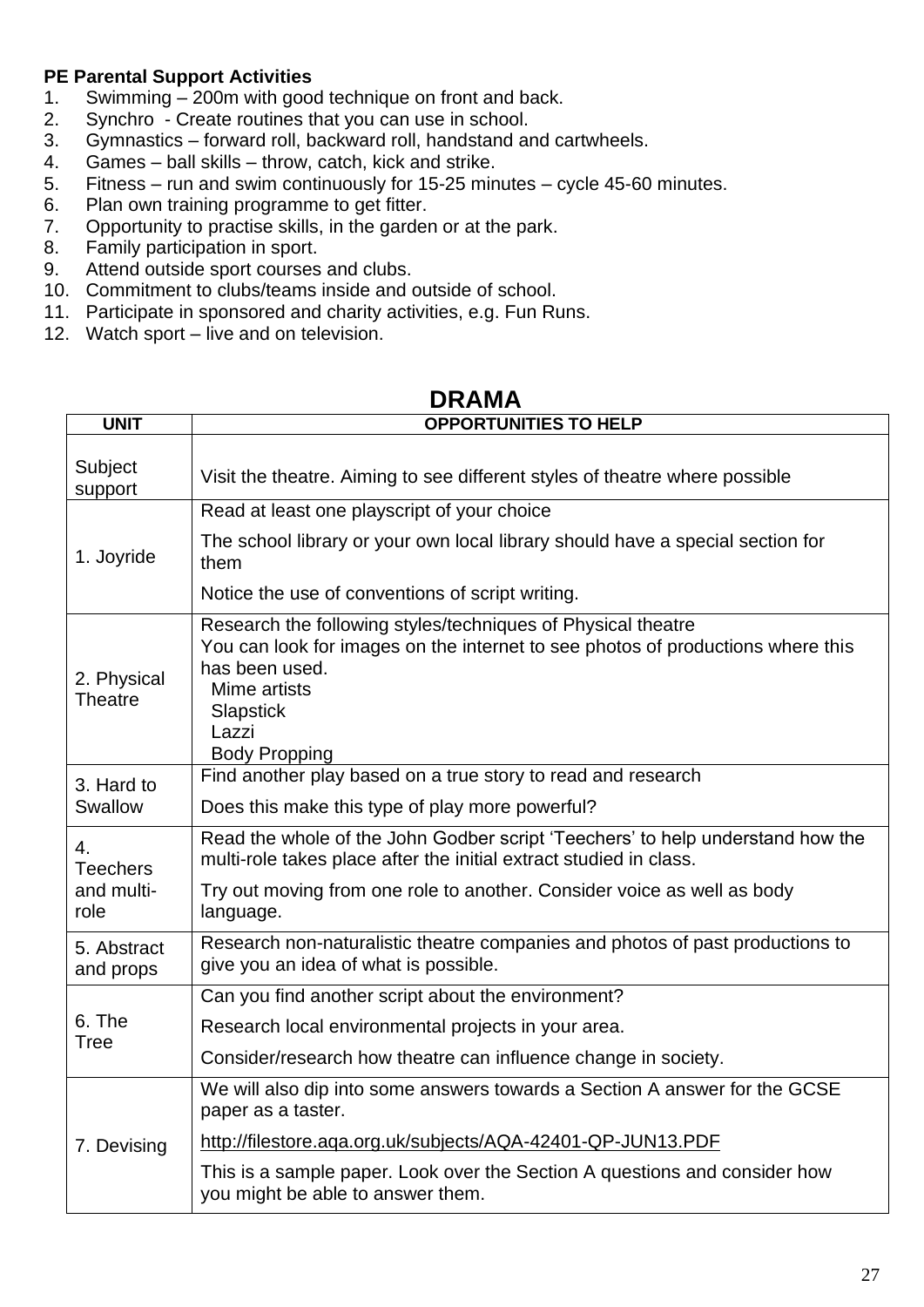| 8. TIE<br>response         | You will see 'Perfect' performed by a Theatre in Education company in school<br>this year.                                                                                                                             |
|----------------------------|------------------------------------------------------------------------------------------------------------------------------------------------------------------------------------------------------------------------|
|                            | What Dramatic techniques did you see used here?                                                                                                                                                                        |
|                            | What was the effect of these techniques?                                                                                                                                                                               |
| work                       | Can you find a definition for these?                                                                                                                                                                                   |
|                            | Write review of this experience or another experience you have had of seeing<br>live theatre this year.                                                                                                                |
| 9. Greek<br><b>Theatre</b> | Research the origins of Greek Theatre<br>Consider<br>How did it begin?<br>How did it go on to develop?<br>Can you see links between the words the Greeks used for theatrical ideas or<br>items and words we use today? |

## **ART**

| <b>UNIT</b>      | <b>OPPORTUNITIES TO HELP</b>                                                                                                                           |
|------------------|--------------------------------------------------------------------------------------------------------------------------------------------------------|
| 1 <sub>1</sub>   | Useful websites including:                                                                                                                             |
|                  | Google images                                                                                                                                          |
| Portraiture      | <b>National Gallery</b>                                                                                                                                |
|                  | <b>National Portrait Gallery</b>                                                                                                                       |
|                  | artnet.com                                                                                                                                             |
|                  | http://myweb.tiscali.co.uk/speel/group/aandc.htm                                                                                                       |
|                  | Internet sites for artists, craftspeople and designers, and auctions and other<br>events.                                                              |
| 2.               | In the Autumn term we will be looking at Insects.                                                                                                      |
|                  | <b>Cross Curricular Links with Science.</b>                                                                                                            |
| Insects          | Other useful artists to look at based on this theme might include:                                                                                     |
|                  | Paul Beckman                                                                                                                                           |
| 3.               | Summer term - Different style of drawing - Illustration.                                                                                               |
| Illustration     | Books: on the Art - Illustration now                                                                                                                   |
|                  | Artist - Various contemporary artists.                                                                                                                 |
| $\overline{4}$ . | CD-ROMs.                                                                                                                                               |
|                  | Computers used independently in school and at home, to provide continuity of                                                                           |
|                  | learning and experience including a scanner, as it supports a wide range of                                                                            |
|                  | creative activities.)                                                                                                                                  |
| 5.               | Television: Art programmes, research BBC related programmes to topics covered.<br>Art Publications, i.e. magazines that feature contemporary Art work. |
| 6.               | Activities: Take notes and make drawings in sketch books or on paper relating your<br>work to everyday life.                                           |
| 7.               | Visit Galleries: to look at original artworks - visits to museums, heritage sites and<br>commercial outlets.                                           |
| 8.               | Attend art courses/workshops. For example: The Curwen Print centre in                                                                                  |
|                  | Cambridge offer excellent weekend and holiday workshops                                                                                                |
|                  | http://www.curwenprintstudy.co.uk                                                                                                                      |
|                  | There are many local galleries such as Firstsite in Colchester that offer free                                                                         |
|                  | workshops to students.                                                                                                                                 |
|                  | Info@firstsite.uk.net                                                                                                                                  |
|                  | www.firstsite.uk.net.                                                                                                                                  |
|                  |                                                                                                                                                        |